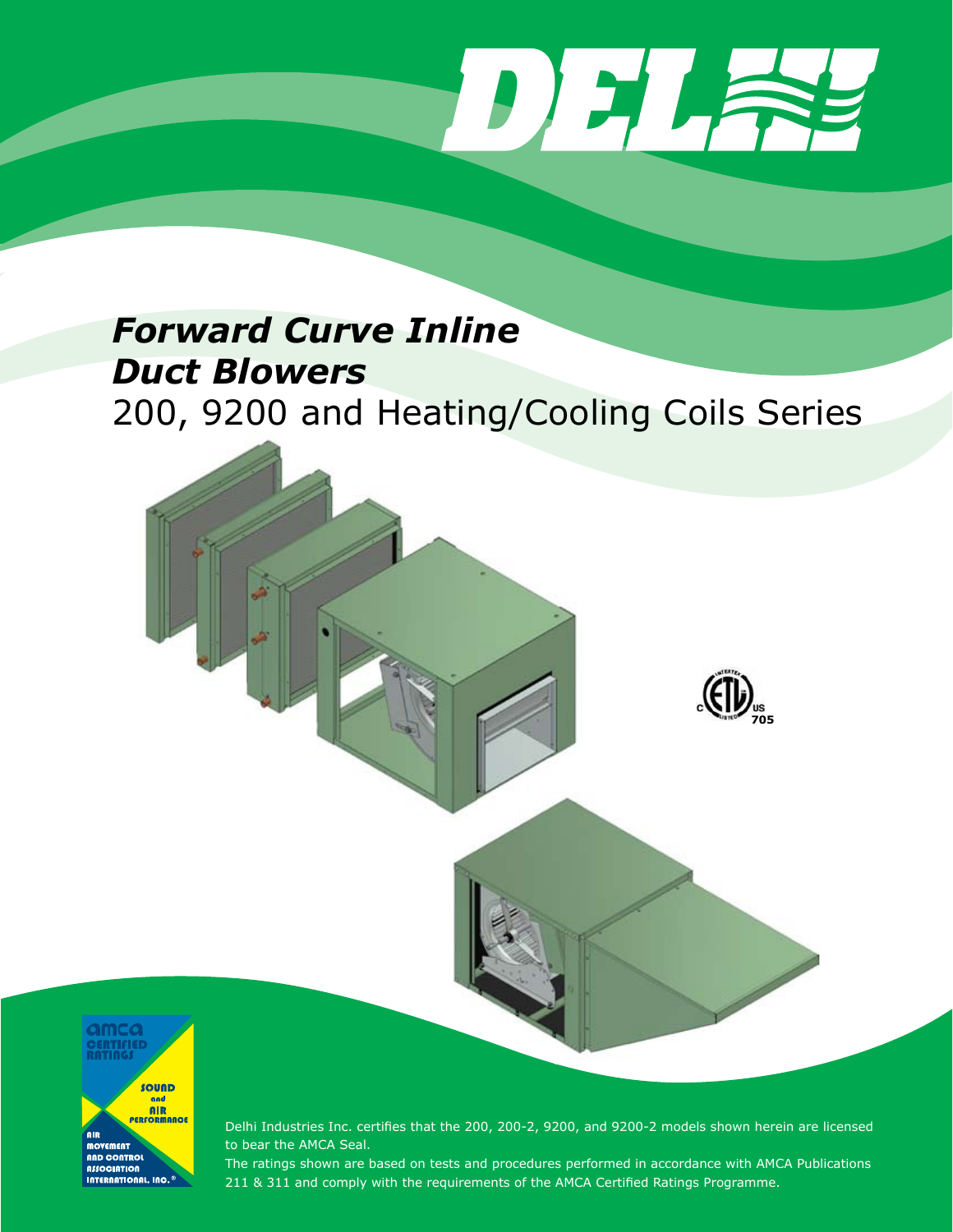

*200 Series Single & Twin Inline Duct Blowers*



## *Indoor Applications Insulated or Non-Insulated*



## *Features*

- An economical and efficient all purpose inline duct blower for indoor use with heating, cooling and ventilating systems
- Quiet forward curved blowers operate at low RPM
- Attractive green baked enamel paint finish
- Motor receives the cooling benefits of being in the air stream for increased motor life
- 9/16" mounting holes are provided in the top of the cabinet and through channels reinforcing the top panel
- Heavy duty ball bearings suitable for -65 $^{\circ}$  F to +250 $^{\circ}$  F
- Access panels for convenient motor and drive installation and servicing from either side
- All models have keywayed shafts on both ends for CW or CCW drive
- Platform motor mounting allows models 207 to 218, single and twin units, to be used in up-flow, down-flow and horizontal discharge positions
- All twin units use a common shaft for balanced air supply by each blower
- All twin unit cabinets are secured together with angle iron rails, which extend beyond the cabinet for suspension mounting

## *Optional Accessories*

- F200A filter sections are insulated and supplied with 1" framed aluminum mesh filter. All filter tracks will accommodate either 1" or 2" filters. Easily removed for servicing through end access panel
- External vibration isolators
- 1/2" internal fiberglass insulation to overcome condensation on cabinet when used in cooling applications
- Coils See details page 6 HC Hot Water Coil CW Chilled Water Cooling Coil DX Cooling Coil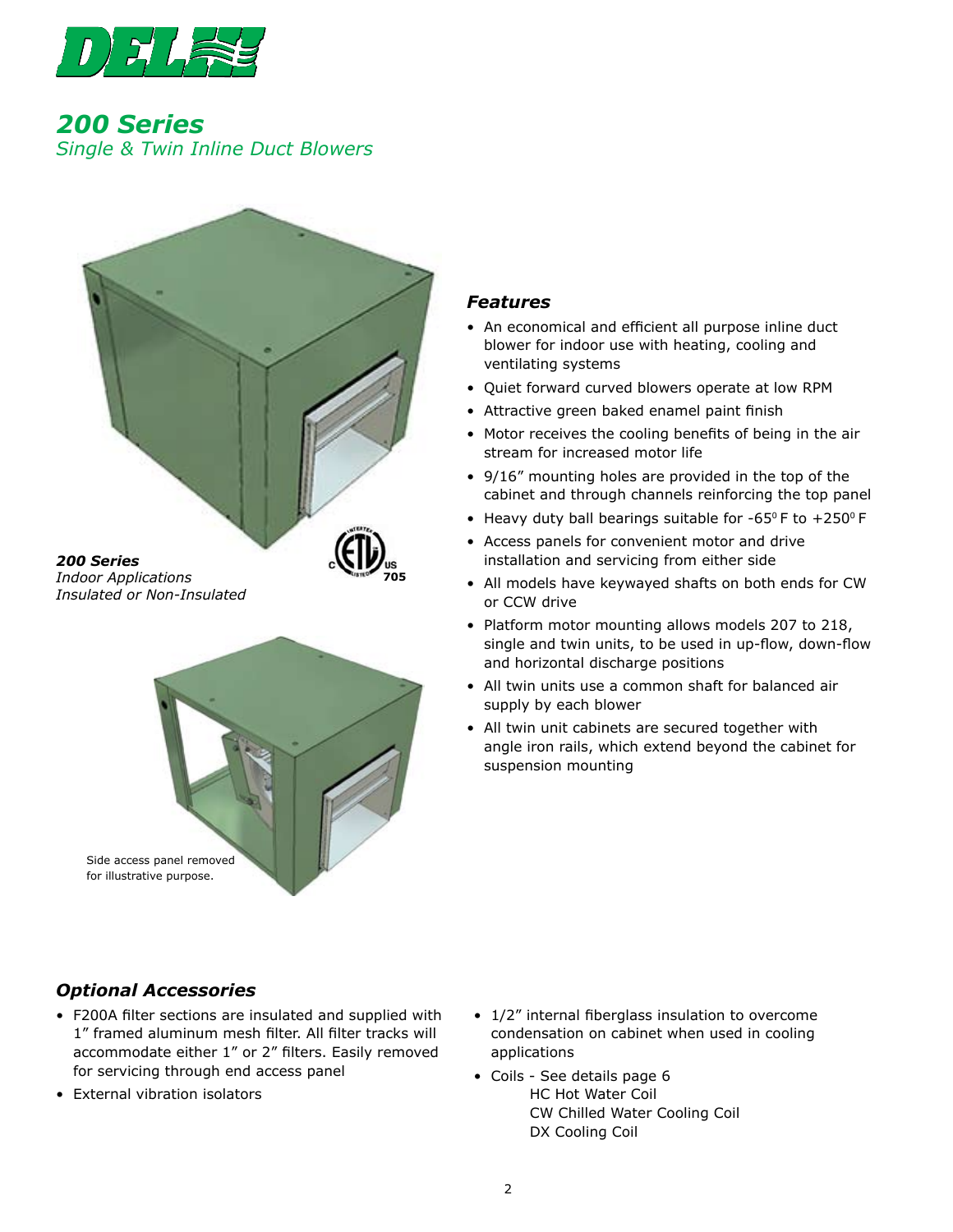## *9200 Series*

*Single & Twin Inline Duct Blowers*



*9200 Series Heavy Duty, Insulated Indoor or Outdoor Applications* 

## *Optional Accessories*

- F200A and F9220A filter sections are insulated and supplied with 1" framed aluminum mesh filters. All filter sections will accommodate either 1" or 2" filters. Easily removed for servicing through end access panel
- Factory installed vibration Isolation Add VIB suffix (not available in twinned configuration)
- H9209 to H9218 filtered intake hood sections supplied with 1" aluminum mesh filters. H9220 hood section has a screened inlet for use with F9220A filter section. (Note: Twin units require 2 filter sections or 2 hood sections)
- Heating & cooling coils- See page 6
- External vibration isolators



## *9200-VIB Series with Internal Spring Vibration Isolation* (Not available in twinned configuration)

## *Features*

- All purpose heavy duty blower with weather resistant insulated cabinet for indoor and outdoor installation
- Quiet FC blowers operate at low RPM
- Attractive green corrosion resistant high solids enamel paint finish on zinc coated outer panels
- 1/2" fiberglass insulation to reduce cabinet condensation and energy costs
- Access panels for convenient motor and drive installation and servicing from either side
- Motor mounting hardware as required: -Motor mounting platform for 9209 and 9210. -1-5 HP base mount motor plate for 9212,9215, 9212-VIB and 9215-VIB -1-15 HP motor platform for 9218 -Specify 1-15 HP or 20-50 HP motor platform for model 9220
- Heavy duty ball bearings suitable for  $-65^\circ$  F to  $+250^\circ$ F
- Spider bearing bracket for models 9209 to 9215
- Pillow block bearings for models 9218 and 9220
- All models have keywayed shafts both ends for CW or CCW drive
- Reinforcing angle frame (upper illustration) is standard on all models except 9209 and 9210
- Twin models 9212-2, 9215-2 and 9218-2 are tied together with angle iron runners. Blowers are driven by a common shaft for a balanced air supply by each blower
- Blower is mounted on 2 steel reinforcing channels which also contain the mounting holes for suspension installations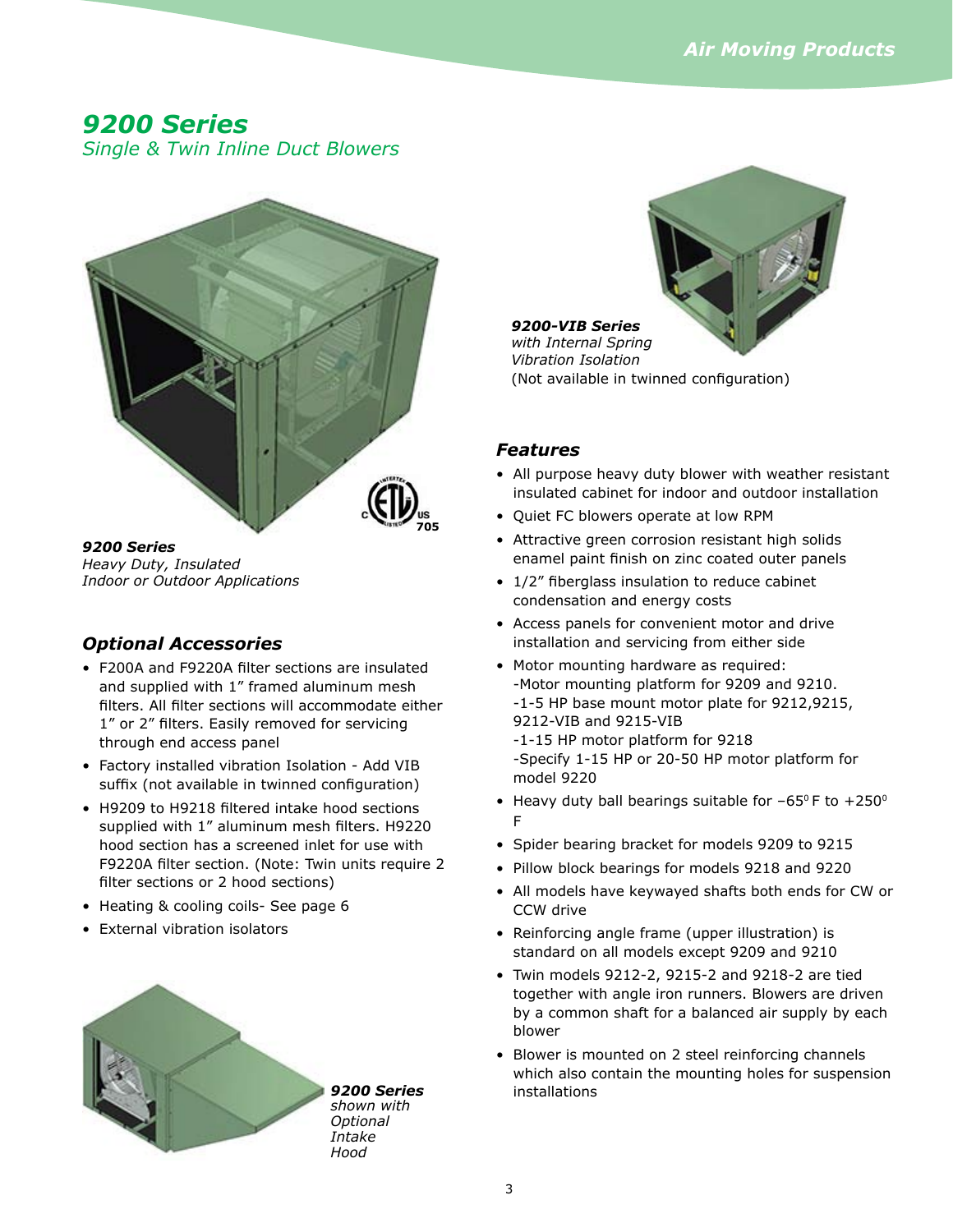

*200, 200-2, 9200 & 9200-2 Dimensions*

**200, 200-2, 9200 &<br>9200-2 Dimensions** 

 $\circ$ Y

Structural steel angle twinning rail, top and bottom with 5/8" mounting holes on "G & S" dimension centers.

holes on "G & S" dimension centers. top and bottom with 5/8" mounting Structural steel angle twinning rail,

7

|                           | Unit Wt. (lbs.)   | Twin                 | 112                | 142             | $\overline{152}$ | 191             | 287         | $\bar{\mathbf{I}}$                |                                                                                                                                            | Twin           | 140                                     | 165                                     | 334           | 403            | 666           | 1048          |
|---------------------------|-------------------|----------------------|--------------------|-----------------|------------------|-----------------|-------------|-----------------------------------|--------------------------------------------------------------------------------------------------------------------------------------------|----------------|-----------------------------------------|-----------------------------------------|---------------|----------------|---------------|---------------|
|                           |                   | Single               | $\frac{43}{3}$     | 55              | 65               | 82              | 140         | 158                               | 2 X 2 X 3/16" twinning support rails<br>Unit Wt. (lbs.)<br>9212-2, 9215-2 & 9218-2 only.                                                   | Single         | $\overline{6}$                          | 70                                      | 143           | 176            | 323           | 515           |
|                           |                   | h                    | $\sim$             | $\sim$          | $\sim$           | $\sim$          | $\sim$      | $\mathbf I$<br>$\mathbf{I}$       |                                                                                                                                            |                |                                         |                                         |               |                |               |               |
| ×                         |                   | <b>IS</b>            |                    | $44 - 1/4$      | $46 - 3/4$       | $56 - 1/4$      | $69 - 1/4$  | $\mathbf I$<br>$\bar{\mathbf{I}}$ | 1-1/8" bolted flange<br>on 9220-2 only                                                                                                     | ►              | $\sim$                                  | $\sim$                                  | $4 - 3/4$     | $2 - 7/8$      | $6 - 1/4$     | $6 - 1/8$     |
| ٥<br>œ<br>ą               |                   | $\propto$            | $8 - 13/16$ 38-1/4 | $9 - 3/16$      | $9 - 1/8$        | $11 - 3/8$      | $14 - 7/8$  | $\frac{1}{1}$                     | ж                                                                                                                                          | œ              | $9 - 1/4$                               | $9 - 1/8$                               | $13 - 1/4$    | $14 - 1/8$     | $\frac{1}{2}$ | $\frac{1}{2}$ |
| 60<br>I                   |                   | Σ                    | $13 - 3/8$         | 16              | 18               | $\overline{21}$ | 25          | $31 - 5/8$                        | ۰<br>2<br>œ                                                                                                                                | Σ              | $\frac{9}{1}$                           | $\frac{8}{10}$                          | $21 - 1/8$    | $25 - 1/4$     | $31 - 5/8$    | $35 - 1/8$    |
|                           |                   | پ                    | $15 - 7/8$         | $\overline{0}$  | $20 - 1/4$       | 25              | $30 - 1/2$  | $35 - 3/8$                        |                                                                                                                                            |                |                                         |                                         |               |                |               |               |
|                           |                   | ×                    | 7/8                | 7/8             | 7/8              | 7/8             | 7/8         | $1 - 1/8$                         |                                                                                                                                            | ų              | $\overline{1}9$                         | $20 - 1/4$                              | $25 - 1/8$    | $30 - 5/8$     | $35 - 3/8$    | $38 - 3/8$    |
|                           |                   | n                    | $1 - 1/4$          | $1 - 3/4$       | $1 - 3/4$        | $1 - 3/4$       | $1 - 3/4$   | $1 - 3/4$                         |                                                                                                                                            | ×              | $1 - 1/8$                               | $1 - 1/8$                               | $1 - 1/8$     | $1 - 1/8$      | $1 - 1/8$     | $1 - 1/8$     |
|                           |                   | H                    | $1 - 1/4$          | $1 - 1/4$       | $1 - 1/4$        | $1 - 1/4$       | $2 - 5/8$   | $2 - 3/4$                         |                                                                                                                                            | Ŧ,             | $\mathbf{\mathbf{\mathbf{\mathsf{H}}}}$ | $\mathbf{\mathbf{\mathbf{\mathsf{H}}}}$ | $2 - 1/8$     | $2 - 1/8$      | $2 - 3/4$     | $\omega$      |
|                           |                   | $\ddot{\circ}$       | $9 - 5/8$          | $11 - 3/4$      | $13 - 3/8$       | $16 - 1/8$      | $19 - 1/2$  | 24                                |                                                                                                                                            | Щ              | $12 - 3/4$                              | $14 - 1/8$                              | $16 - 5/8$    | $19 - 5/8$     | $22 - 5/8$    | $25 - 3/4$    |
|                           |                   | $\mathbf{u}_i$       | $14 - 1/2$         |                 | $18 - 3/4$       | $23 - 1/2$      | 28          | 35                                | ပ                                                                                                                                          |                |                                         |                                         |               |                |               |               |
| ×                         |                   | Lu <sub>l</sub>      | $9 - 3/16$         | 11-13/16 17-1/2 | $13 - 1/8$       | $15 - 5/8$      | $18 - 5/8$  | $22 - 5/8$                        | I                                                                                                                                          | $\mathbf{a}$   | $11 - 1/4$                              | $12 - 3/8$                              | $14 - 1/2$    | $\overline{1}$ | $19 - 5/8$    | $25 - 3/4$    |
| $\prec'$<br>≏<br><b>T</b> |                   | $\overline{a}$       | $8 - 1/4$          | $10 - 1/4$      | $11 - 3/8$       | 13-7/16         | $15 - 7/8$  | $19 - 5/8$                        | ∢                                                                                                                                          | ပ              | 23                                      | $24 - 3/4$                              | 34            | $38 - 1/8$     | $\frac{4}{3}$ | $57 - 1/2$    |
|                           |                   | $\mathbf C$          | $\overline{23}$    | 23              | $24 - 3/4$       | $27 - 1/2$      | 32          | $\ddot{4}$                        |                                                                                                                                            | ø              | $\frac{8}{18}$                          | 20                                      | $24 - 3/4$    | $28 - 5/8$     | 34            | $41 - 1/8$    |
|                           |                   | Ø                    | $15 - 3/8$         | 18              | 20               | 23              | 28          | 34                                |                                                                                                                                            | $\overline{A}$ | $\overline{4}$                          | 44-1/2                                  | $60 - 1/8$    | $67 - 5/8$     | $83 - 3/8$    | $89 - 1/2$    |
|                           |                   | $\overline{A}$       | 36                 | $\overline{4}$  | $44 - 1/2$       | 54              | 67          | $\mathbf I$<br>$\mathbf{r}$       |                                                                                                                                            |                |                                         |                                         |               |                |               |               |
|                           |                   | $\blacktriangledown$ | $\frac{8}{18}$     | 21              | $22 - 1/4$       | 27              | $33 - 1/2$  | $41 - 1/2$                        | Note: Dimensions also applicable<br>internal vibration isolation<br>(not available in twinned<br>to 9200-VIB series with<br>configuration) | ₹              | $\overline{21}$                         | $22 - 1/4$                              | $30 - 1/8$    | $33 - 3/4$     | $41 - 1/2$    | $44 - 3/4$    |
|                           | <b>Dimensions</b> | MODEL                | 207 & 207-2        | 209 & 209-2     | 210 & 210-2      | 212 & 212-2     | 215 & 215-2 | 218                               | <b>Dimensions</b>                                                                                                                          | <b>MODEL</b>   | 9209 & 9209-2                           | 9210 & 9210-2                           | 9212 & 9212-2 | 9215 & 9215-2  | 9218 & 9218-2 | 9220 & 9220-2 |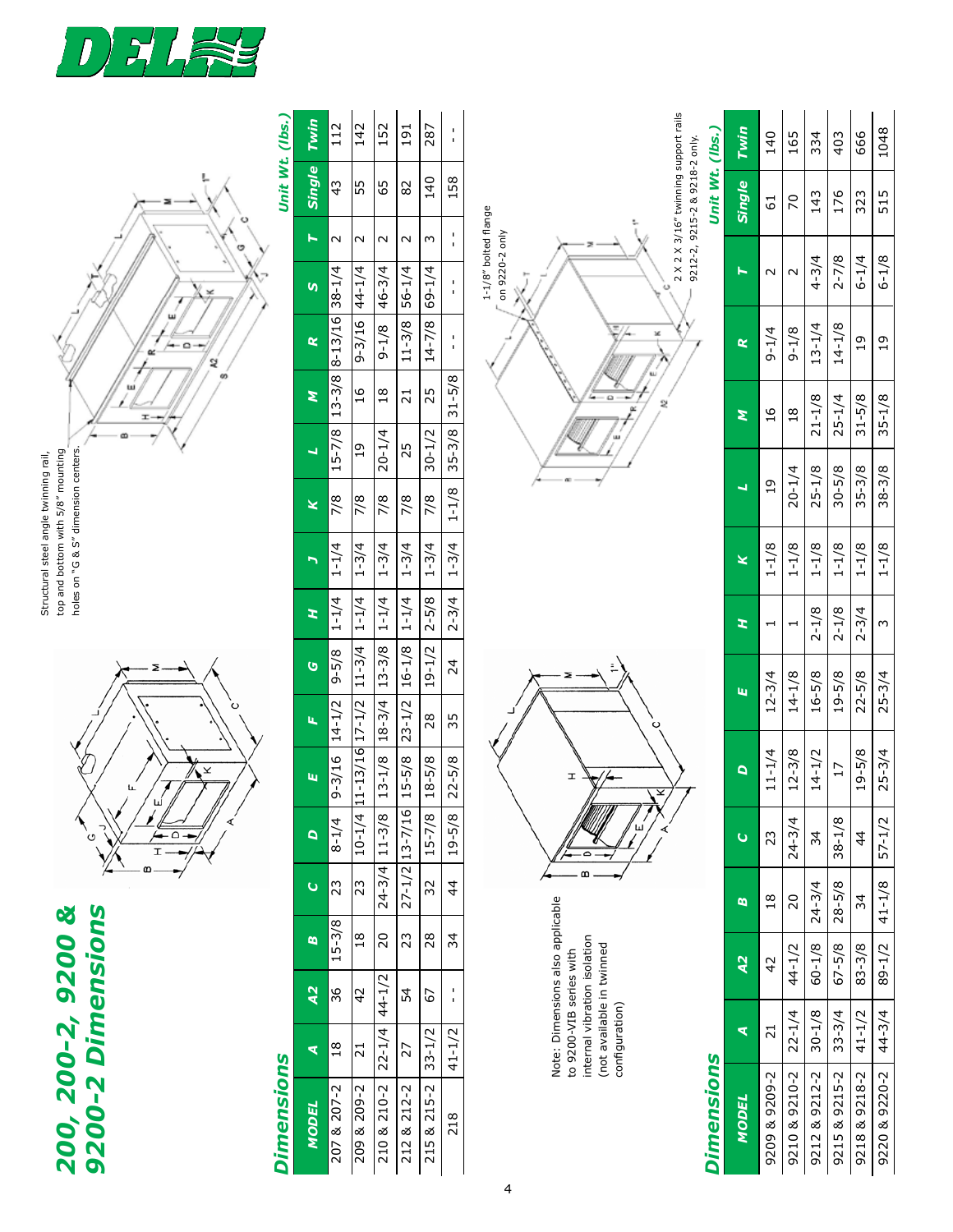# *Filter Sections & Intake Hoods*

*Series F200A & F9220A Series H9200*



*Filter Section For 200 & 9200 Series Duct Blowers* 

### **Dimensions** (inches)



*F9220A Filter Section For Model 9220 Duct Blower*



*H9200 Intake Hood For 9200 Series Duct Blowers*

| <b>Model</b>  | A          | B          | N          | <b>P</b>   | <b>Filter</b><br><b>Size</b> | (Qty) | <b>Unit</b><br>Wt.<br>(Lbs.) | <b>Model</b> | L           | M            | z             | <b>Filter Size</b>                | (Qty) | <b>Unit</b><br>Wt.<br>(Lbs.) |
|---------------|------------|------------|------------|------------|------------------------------|-------|------------------------------|--------------|-------------|--------------|---------------|-----------------------------------|-------|------------------------------|
| <b>F207A</b>  | $17 - 3/4$ | $15 - 3/8$ | 16         | $13 - 1/2$ | $14 - 1/8 \times 16 - 5/8$   | (1)   | 11                           | N/A          | $ -$        | $ -$         | $\sim$ $\sim$ | $ -$                              | $ -$  | $ -$                         |
| <b>F209A</b>  | 21         | 18         | $19 - 1/8$ | $16 - 1/8$ | $16 - 3/4 \times 19 - 7/8$   | (1)   | 12                           | H9209        | $19 - 1/4$  | $16 - 9/16$  | $21 - 1/4$    | $16 \times 24$                    | (1)   | 14                           |
| <b>F210A</b>  | $22 - 1/4$ | 20         | $20 - 3/8$ | $18 - 1/8$ | $18-3/4 \times 21-1/8$       | (1)   | 14                           | H9210        | $20 - 1/2$  | 18-9/16      | $25 - 3/4$    | $15 \times 20$                    | (2)   | 16                           |
| <b>F212A</b>  | 27         | 23         | $25 - 1/8$ | $21 - 1/8$ | $21 - 3/4 \times 25 - 7/8$   | (1)   | 16                           | H9212        | $25 - 3/8$  | $21 - 9/16$  | $30 - 3/4$    | 20 x 25 & 16 x 25                 | (2)   | 27                           |
| <b>F215A</b>  | $32 - 1/2$ | $26 - 3/4$ | $30 - 5/8$ | $25 - 1/8$ | $25 - 3/4 \times 31$         | (1)   | 21                           | H9215        | $31 - 3/16$ | 25-13/16     | $33 - 1/2$    | $20 \times 28 - 1/2$              | (2)   | 38                           |
| <b>F218A</b>  | 37         | $33 - 1/4$ | $35 - 1/4$ | $31 - 1/2$ | $32 - 1/4 \times 35 - 7/8$   | (1)   | 46                           | H9218        | $35 - 5/8$  | $32 - 11/16$ | $40 - 1/4$    | 20 x 25 (2) & 16 x 25             | (2)   | 50                           |
| <b>F9220A</b> | $39 - 3/4$ | $37 - 1/4$ | $38 - 1/2$ | $35 - 1/4$ | $20 \times 25$               | (6)   | 64                           | H9220        | $38 - 5/8$  | $35 - 9/16$  | 22            | Filters not included - Use F9220A |       | 40                           |

|            |              |              | <b>Filter Section</b> |              |              |                    |               |              |              | <b>Hood Section</b> |       |       |
|------------|--------------|--------------|-----------------------|--------------|--------------|--------------------|---------------|--------------|--------------|---------------------|-------|-------|
| <b>CFM</b> | <b>F207A</b> | <b>F209A</b> | <b>F210A</b>          | <b>F212A</b> | <b>F215A</b> | <b>F218A</b>       | <b>F9220A</b> | <b>H9209</b> | <b>H9210</b> | H9212               | H9215 | H9218 |
| 300        | .010         | .007         |                       |              |              |                    |               | .013         |              |                     |       |       |
| 400        | .018         | .010         |                       |              |              |                    |               | .018         |              |                     |       |       |
| 600        | .030         | .020         | .013                  |              |              |                    |               | .030         | .018         |                     |       |       |
| 800        | .067         | .026         | .022                  | .012         |              |                    |               | .043         | .025         | .015                |       |       |
| 1000       | .117         | .042         | .028                  | .020         |              |                    |               | .065         | .034         | .019                |       |       |
| 1200       | .171         | .073         | .041                  | .023         | .012         |                    |               | .093         | .043         | .023                | .017  |       |
| 1300       |              | .091         | .053                  | .025         | .015         |                    |               | .107         | .049         | .027                | .019  |       |
| 1400       |              | .109         | .067                  | .029         | .018         |                    |               | .122         | .055         | .030                | .020  |       |
| 1600       |              | .145         | .095                  | .038         | .021         | .011               |               |              | .072         | .035                | .025  | .015  |
| 1800       |              | .182         | .124                  | .054         | .024         | .013               |               |              | .091         | .042                | .030  | .017  |
| 2000       |              |              | .154                  | .073         | .026         | .017               |               |              | .109         | .048                | .034  | .019  |
| 2500       |              |              |                       | .126         | .042         | .023               |               |              |              | .073                | .045  | .025  |
| 3000       |              |              |                       | .182         | .073         | .028               |               |              |              | .103                | .061  | .032  |
| 3500       |              |              |                       |              | .110         | .040               |               |              |              | .131                | .082  | .040  |
| 4000       |              |              |                       |              | .147         | .057               | .023          |              |              |                     | .107  | .048  |
| 4500       |              |              |                       |              | .182         | .082               | .027          |              |              |                     | .130  | .059  |
| 5000       |              |              |                       |              |              | .107               | .032          |              |              |                     |       | .072  |
| 5500       |              |              |                       |              |              | .132               | .036          |              |              |                     |       | .088  |
| 6000       |              |              |                       |              |              | .157               | .040          |              |              |                     |       | .103  |
| 6500       |              |              |                       |              |              | .182               | .046          |              |              |                     |       | .117  |
| 7000       |              |              |                       |              |              |                    | .052          |              |              |                     |       | .131  |
| 7500       |              |              |                       |              |              |                    | .058          |              |              |                     |       |       |
| 8000       |              |              |                       |              |              |                    | .065          |              |              |                     |       |       |
| 8500       |              |              |                       |              |              |                    | .074          |              |              |                     |       |       |
| 9000       |              |              |                       |              |              |                    | .082          |              |              |                     |       |       |
| 10000      |              |              |                       |              |              |                    | .101          |              |              |                     |       |       |
| 11000      |              |              |                       |              |              |                    | .118          |              |              |                     |       |       |
| 12000      |              |              |                       |              |              |                    | .137          |              |              |                     |       |       |
|            |              |              |                       |              |              | <b>Maximum CFM</b> |               |              |              |                     |       |       |
|            | 1250         | 1800         | 2200                  | 3500         | 4500         | 6700               | 12000         | 1450         | 2200         | 3500                | 4500  | 7000  |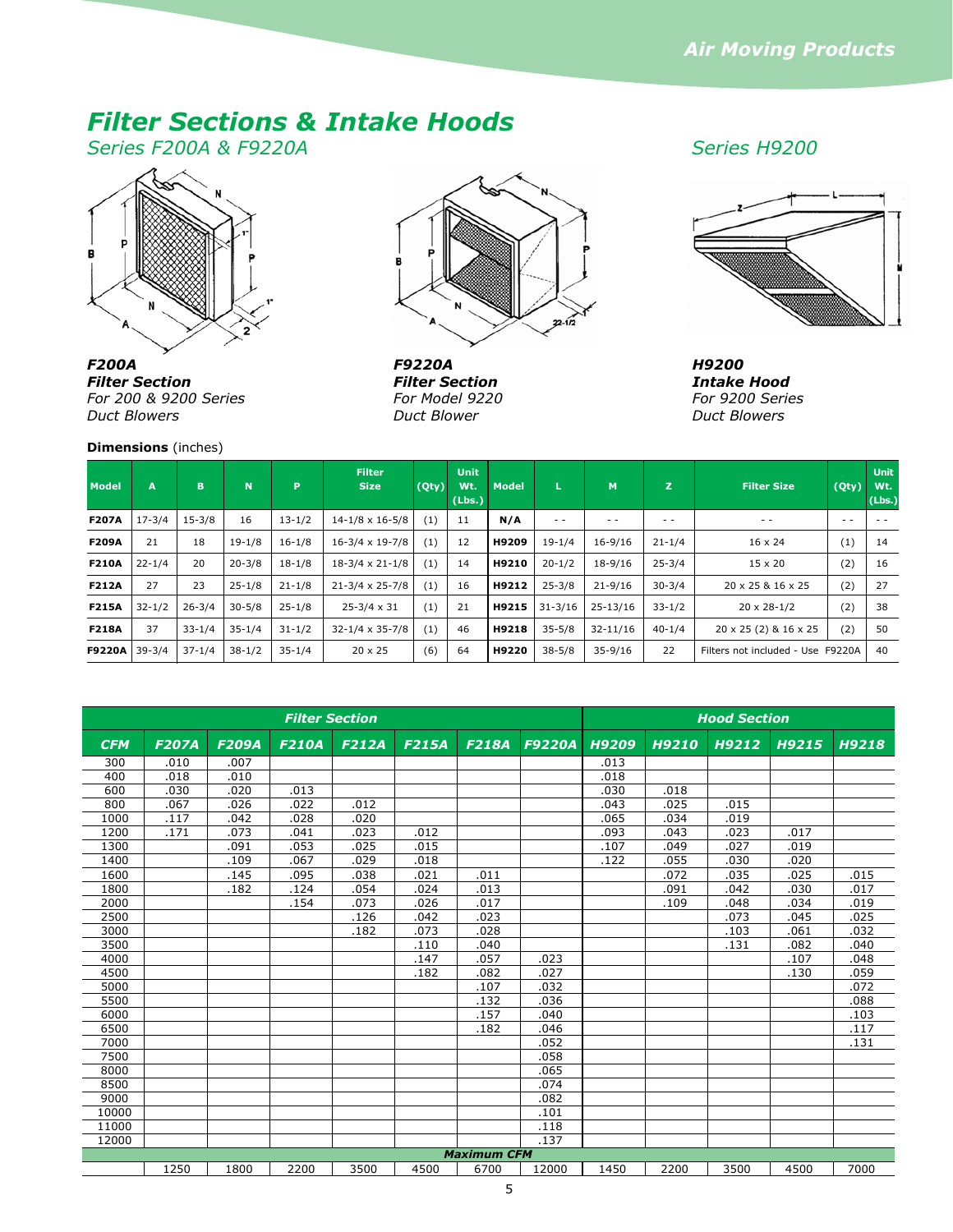

*HC Series*

**HC Series** 

*'HC', 'CW' & 'DX' Series*

'HC', 'CW' & 'DX' Series



*Features*

Example:

Features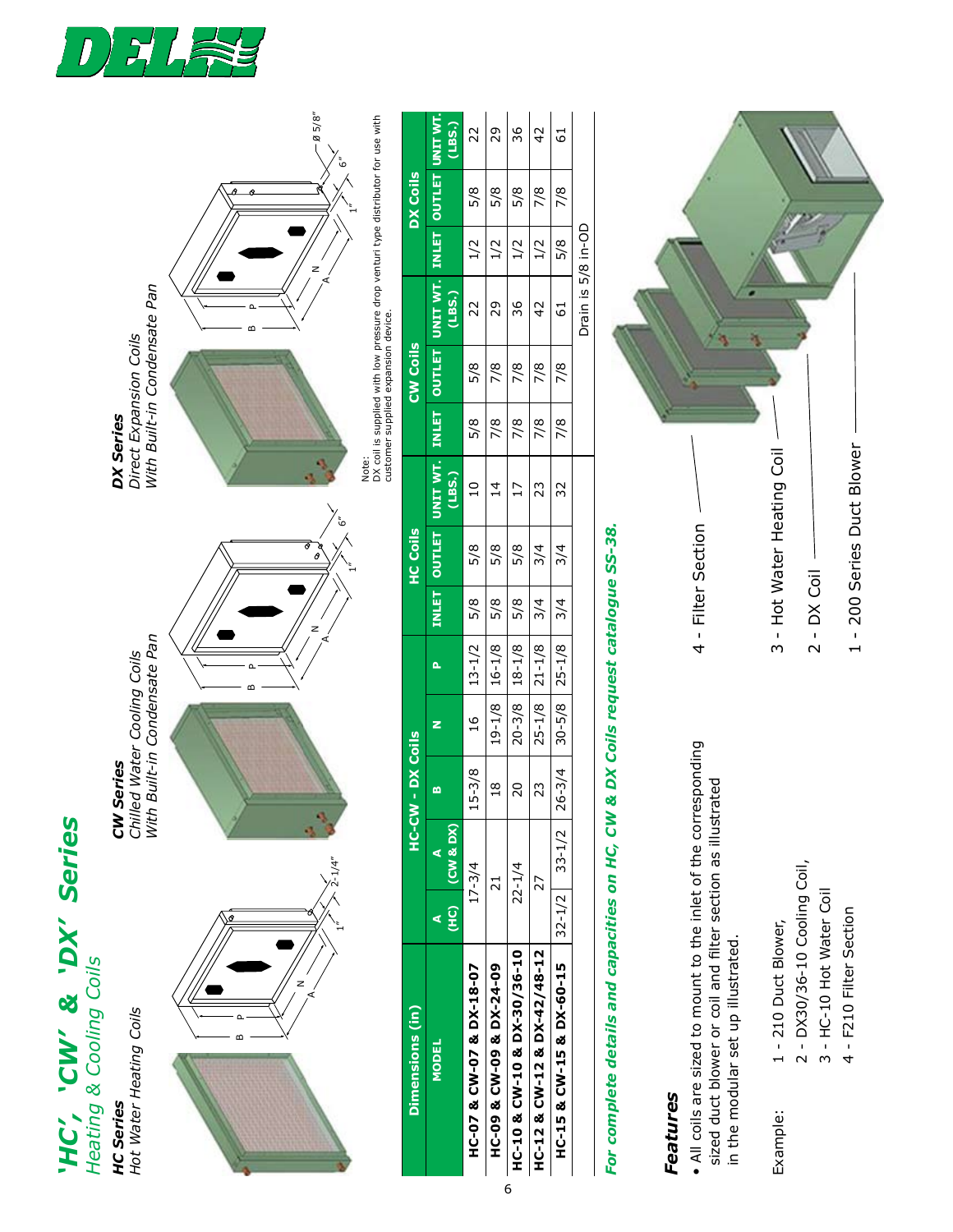## *Air Moving Products*

|            |                                                |     |            |     |           |           |                               | Max. 3/4 HP, |           |     |                                                                                                                                                |           | 145T Frame       |                                                   |    |                   |                |                |                               |           |                                                                                   |      |                                                                                                                                  |  |
|------------|------------------------------------------------|-----|------------|-----|-----------|-----------|-------------------------------|--------------|-----------|-----|------------------------------------------------------------------------------------------------------------------------------------------------|-----------|------------------|---------------------------------------------------|----|-------------------|----------------|----------------|-------------------------------|-----------|-----------------------------------------------------------------------------------|------|----------------------------------------------------------------------------------------------------------------------------------|--|
| 207        |                                                |     |            |     |           |           |                               | 3/4" Shaft   |           |     |                                                                                                                                                |           |                  | Wheel Dia, 7.75"                                  |    |                   |                |                | Tip Speed: $2.03$ X RPM = FPM |           |                                                                                   |      |                                                                                                                                  |  |
| <b>CFM</b> | <b>OUTLET</b><br><b>VELOCITY</b><br><b>FPM</b> |     | $1/8''$ SP |     |           | $1/4$ "SP |                               |              | $1/2$ "SP |     |                                                                                                                                                | $3/4$ "SP |                  | $1''$ SP                                          |    |                   | $1 - 1/2''$ SP |                |                               | $2''$ SP  |                                                                                   |      | $2 - 1/2$ "SP<br>RPM BHP SONES RPM BHP SONES RPM BHP SONES RPM BHP SONES RPM BHP SONES RPM BHP SONES RPM BHP SONES RPM BHP SONES |  |
| 300        | 569                                            | 526 | 0.01       | 1.3 | 719       | 0.03      | $\sim$ $\sim$                 |              |           |     | $1026$ 0.06 - - 1247 0.09                                                                                                                      |           |                  | $-$ - 1433 0.12 - -                               |    | $1733$ $0.19$ - - |                |                |                               | 1980 0.26 | $\frac{1}{2} \left( \frac{1}{2} \right) = \frac{1}{2} \left( \frac{1}{2} \right)$ |      | 2189 0.33 - -                                                                                                                    |  |
| 400        | 759                                            | 567 | 0.02       | 1.8 |           | 737 0.04  | 3.9                           |              | 1019 0.07 |     | $ -$ 1257 0.11                                                                                                                                 |           | $\sim$ 10 $\sim$ | $1448$ 0.15 - -                                   |    | $1761$ 0.24 - -   |                |                |                               | 2020 0.33 | $\sim$ $ \sim$                                                                    | 2242 | $0.42 - -$                                                                                                                       |  |
| 500        | 949                                            | 636 | 0.04       | 3.1 |           | 770 0.05  | 4.2                           |              | 1027 0.09 | 9.3 | 1246 0.13                                                                                                                                      |           | $\sim$ $-$       | $1450$ 0.18 - -                                   |    | 1775              | $0.28 - -$     |                |                               | 2038 0.39 | $\sim$ $ \sim$                                                                    | 2271 | 0.50                                                                                                                             |  |
| 600        | 1139                                           | 719 | 0.06       | 4.3 |           | 822 0.07  | 6.2                           |              |           |     |                                                                                                                                                |           |                  | $1051$ 0.12 10.1 1255 0.16 11.8 1437 0.20 --      |    | 1777              | 0.32           | $\sim$ $ \sim$ |                               | 2051 0.45 | $\sim$ $ \sim$                                                                    |      | l2286  0.58 --                                                                                                                   |  |
| 700        | 1329                                           | 806 | 0.08       | 6.4 |           | 894 0.10  | 8.7                           |              |           |     |                                                                                                                                                |           |                  | 1086 0.15 10.8 1278 0.20 12.5 1451 0.24 14.3      |    | 1763              | 0.35           | -22            |                               | 2052 0.50 | $\sim$ $ \sim$                                                                    | 2295 | $0.65 - -$                                                                                                                       |  |
| 800        | 1519                                           | 894 | 0.12       | 8.6 |           | 975 0.14  | 10.1                          |              |           |     |                                                                                                                                                |           |                  | 1134 0.18 11.7 1308 0.24 12.9 1473 0.30 15.7 1768 |    |                   | 0.41           | 23             |                               | 2038 0.54 | $ -$                                                                              | 2292 | $0.71 - -$                                                                                                                       |  |
| 900        | 1709                                           | 983 |            |     |           |           | $0.16$ 10.8 1062 0.19 12.1    |              |           |     |                                                                                                                                                |           |                  | 1198 0.23 12.9 1350 0.29 13.8 1503 0.36 20.7 1785 |    |                   | 0.48           | 24             |                               | 2038 0.61 |                                                                                   |      |                                                                                                                                  |  |
| 1000       | 1899                                           |     |            |     |           |           | 1073 0.21 12.6 1149 0.24 13.3 |              |           |     |                                                                                                                                                |           |                  | 1272 0.29 14.7 1400 0.35 15.1 1540 0.43 17.6 1809 |    |                   | 0.57           | 26             |                               | 2053 0.70 |                                                                                   |      |                                                                                                                                  |  |
| 1100       | 2089                                           |     |            |     |           |           | 1165 0.27 14.1 1236 0.31 14.8 |              |           |     |                                                                                                                                                |           |                  | 1352 0.37 15.6 1465 0.43 17.7 1588 0.50 19.8 1840 |    |                   | 0.66 29        |                |                               |           |                                                                                   |      |                                                                                                                                  |  |
| 1200       | 2279                                           |     |            |     |           |           | 1257 0.35 15.8 1325 0.39 16.5 |              |           |     | 1438 0.46 17.6 1539 0.52                                                                                                                       |           | 23               | 1644 0.58                                         | 23 |                   |                |                |                               |           |                                                                                   |      |                                                                                                                                  |  |
| 1300       | 2469                                           |     |            |     |           |           | 1351 0.43 17.9 1414 0.48 18.5 |              | 1526 0.56 | 21  | $1618$ 0.62 37                                                                                                                                 |           |                  | 1713 0.69                                         | 27 |                   |                |                |                               |           |                                                                                   |      |                                                                                                                                  |  |
| 1400       | 2659                                           |     | 1445 0.53  | 22  | 1505 0.59 |           | 22 l                          |              | 1613 0.67 |     | 24 1701 0.74<br>$\mathbf{r}$ , and $\mathbf{r}$ , and $\mathbf{r}$ , and $\mathbf{r}$ , and $\mathbf{r}$ , and $\mathbf{r}$ , and $\mathbf{r}$ |           | -26              |                                                   |    |                   |                |                |                               |           |                                                                                   |      |                                                                                                                                  |  |

## **207-2** Max. 1-1/2 HP, 145T Frame<br>3/4" Shaft Mheel Dia . 7.75"

| ZU7-2      |                                                |           |            |             |                          |           |      | $3/4''$ Shaft                                |           |      |                                        |           |             |                            | Wheel Dia, 7.75"         |       |                                         |                |     |           | Tip Speed: $2.03$ X RPM = FPM |                |      |                                                                                                                                   |  |
|------------|------------------------------------------------|-----------|------------|-------------|--------------------------|-----------|------|----------------------------------------------|-----------|------|----------------------------------------|-----------|-------------|----------------------------|--------------------------|-------|-----------------------------------------|----------------|-----|-----------|-------------------------------|----------------|------|-----------------------------------------------------------------------------------------------------------------------------------|--|
| <b>CFM</b> | <b>OUTLET</b><br><b>VELOCITY</b><br><b>FPM</b> |           | $1/8''$ SP |             |                          | $1/4$ "SP |      |                                              | $1/2$ "SP |      |                                        | $3/4$ "SP |             |                            | $1''$ SP                 |       |                                         | $1 - 1/2''$ SP |     |           | $2''$ SP                      |                |      | $2 - 1/2''$ SP<br>RPM BHP SONES RPM BHP SONES RPM BHP SONES RPM BHP SONES RPM BHP SONES RPM BHP SONES RPM BHP SONES RPM BHP SONES |  |
| 600        | 569                                            | 526       | 0.03       | 1.9         | 719                      | 0.05      | 3.8  | 1026 0.11                                    |           |      | $11.1$   1247 0.18 - -   1433 0.24 - - |           |             |                            |                          |       | 1733                                    | $0.38 - -$     |     |           | 1980 0.51                     | $\sim$ $ \sim$ |      | 2189 0.67                                                                                                                         |  |
| 800        | 759                                            | 567       | 0.05       | 2.5         |                          | 737 0.07  | 4.9  | 1019 0.14                                    |           |      | 10.8 1257                              |           |             |                            | $0.22$ 14.1 1448 0.30    | 16.81 | 1761                                    | 0.48           | -27 |           | 2020 0.65                     | $\sim$ $ \sim$ | 2242 | 0.83                                                                                                                              |  |
| 1000       | 949                                            | 636       | 0.07       | 3.9         |                          | 770 0.11  | 5.3  | 1027                                         | 0.18      | 11.2 |                                        |           |             |                            | 1246 0.25 13.7 1450 0.36 | 17.01 | 1775                                    | 0.57           | 28  |           | 2038 0.79                     |                | 2271 | 1.00                                                                                                                              |  |
| 1200       | 1139                                           | 719       | 0.11       | 5.3         |                          | 822 0.15  | 7.6  | 1051 0.23                                    |           | 12.1 | 1255 0.31 14.0 1437 0.40               |           |             |                            |                          | 16.3  | 1777                                    | 0.64           | 28  |           | 2051 0.90                     |                | 2286 | 1.16                                                                                                                              |  |
| 1400       | 1329                                           | 806       | 0.17       | 7.9         |                          | 894 0.20  |      | 10.5 1086 0.30 12.9 1278 0.39 15.0 1451 0.49 |           |      |                                        |           |             |                            |                          |       | 17.1   1763                             | 0.71           | -27 |           | 2052 1.00                     |                | 2295 | 1.29                                                                                                                              |  |
| 1600       | 1519                                           | 894       |            | $0.24$ 10.6 |                          |           |      | 975 0.28 12.1 1134 0.37                      |           |      |                                        |           |             |                            |                          |       | 14.0 1308 0.49 15.4 1473 0.60 18.8 1768 | 0.82           | -28 | 2038 1.08 |                               |                |      | 2292 1.42                                                                                                                         |  |
| 1800       | 1709                                           | 983       |            | $0.32$ 13.0 |                          |           |      | 1062 0.37 14.5 1198 0.47 15.5                |           |      | 1350 0.59 16.5 1503 0.72               |           |             |                            |                          | 25    | 1785                                    | 0.97           | 29  |           | 2038 1.22                     |                |      |                                                                                                                                   |  |
| 2000       | 1899                                           |           |            |             |                          |           |      | 1073 0.43 15.1 1149 0.49 16.0 1272 0.59      |           | 17.6 |                                        |           |             | 1400 0.70 18.1   1540 0.85 |                          | 21    | 1809                                    | 1.13           | 32  | 2053      | 1.40                          |                |      |                                                                                                                                   |  |
| 2200       | 2089                                           |           |            |             | 1165 0.55 16.8 1236 0.63 |           |      | 17.7 1352 0.74                               |           | 18.7 | 1465                                   | 0.85      | 21          | 1588                       | 1.00                     | 24    | 1840                                    | 1.32           | 35  |           |                               |                |      |                                                                                                                                   |  |
| 2400       | 2279                                           |           | 1257 0.70  |             | 18.9 1325 0.79           |           | 19.7 | 1438 0.91                                    |           | 21   | 1539                                   | 1.03      | 28          | 1644 1.17                  |                          | 28    |                                         |                |     |           |                               |                |      |                                                                                                                                   |  |
| 2600       | 2469                                           | 1351 0.87 |            | 21          | 1414 0.97                |           | 22   | 1526 1.12                                    |           | 25   | 1618 1.24                              |           | $\sim$ $ -$ | 1713 1.38                  |                          | 33    |                                         |                |     |           |                               |                |      |                                                                                                                                   |  |
| 2800       | 2659                                           | 1445 1.07 |            | 26          | 1505 1.17                |           | 27   | 1613 1.35                                    |           | 29   | 1701 1.49                              |           |             |                            |                          |       |                                         |                |     |           |                               |                |      |                                                                                                                                   |  |

**209 & 9209** 9209 - Max. 1-1/2 HP, 145T Frame<br>3/4" Shaft Wheel Dia, 10.13" 209 -Max. 3/4 HP, 145T Frame

 $Tip Speed: 2.65 X RPM = FPM$ 

| <b>CFM</b> | <b>OUTLET</b><br><b>VELOCITY</b> |     | $1/8$ "SP<br>RPM BHP SONES RPM BHP SONES RPM BHP SONES RPM BHP SONES RPM BHP SONES RPM BHP SONES RPM BHP SONES RPM BHP SONES |     |     | $1/4$ "SP |      |     | $1/2$ "SP |     |      | $3/4$ "SP |      |                            | $1''$ SP       |             |                | $1 - 1/2''$ SP |                |                     | $2''$ SP  |       |           | $2 - 1/2''$ SP |      |
|------------|----------------------------------|-----|------------------------------------------------------------------------------------------------------------------------------|-----|-----|-----------|------|-----|-----------|-----|------|-----------|------|----------------------------|----------------|-------------|----------------|----------------|----------------|---------------------|-----------|-------|-----------|----------------|------|
|            | <b>FPM</b>                       |     |                                                                                                                              |     |     |           |      |     |           |     |      |           |      |                            |                |             |                |                |                |                     |           |       |           |                |      |
| 600        | 713                              | 417 | 0.03                                                                                                                         | 1.6 | 557 | 0.05      | 2.2  | 798 | 0.10      | 5.7 | 977  | 0.15      | 8.5  | 1120 0.21                  |                | 10.8        | 1353           | 0.33           | $\sim$ $ \sim$ |                     | 1548 0.45 |       | 1717      | 0.59           |      |
| 700        | 832                              | 440 | 0.04                                                                                                                         | 1.3 |     | 566 0.06  | 2.5  | 791 | 0.11      | 5.4 | 979  | 0.17      | 8.6  | 1128                       |                | $0.23$ 11.1 | 1367           | 0.37           | $ -$           | 1564                | 0.50      |       | 1736      | 0.65           |      |
| 800        | 951                              | 468 | 0.06                                                                                                                         | 1.8 |     | 581 0.07  | 3.8  | 786 | 0.12      | 5.2 | 974  | 0.19      | 8.4  | 1130                       |                | $0.26$ 11.2 | 1379           | 0.41           |                | 15.8 1578 0.56      |           |       | 1751      | 0.72           |      |
| 900        | 1070                             | 499 | 0.07                                                                                                                         | 2.2 |     | 601 0.10  | 3.1  | 792 | 0.14      | 5.5 | 964  | 0.21      | 8.1  | 126                        | 0.28           | 11.0        | L384           | 0.45           | 16.2           | 1590                | 0.61      | 19.   | 1764      | 0.79           |      |
| 1000       | 1189                             | 534 | 0.09                                                                                                                         | 2.7 |     | 625 0.12  | 4.1  | 802 | 0.17      | 5.8 | 964  | 0.23      | 8.1  |                            | 1118 0.31      |             | 10.7   1384    |                |                | 0.48 16.2 1596 0.67 |           | 20    | 1777      | 0.85           | - 24 |
| 1100       | 1308                             | 573 | 0.12                                                                                                                         | 3.4 |     | 653 0.15  | 6.9  | 816 | 0.20      | 6.7 | 970  | 0.27      | 8.3  | 1112                       | 0.34           | 10.5        | 1379           |                |                | 0.52 15.8 1598      | 0.72      | 20    | 1784      | 0.92           | -24  |
| 1200       | 1427                             | 613 | 0.15                                                                                                                         | 4.5 | 682 | 0.18      | 10.3 | 834 | 0.24      | 8.0 | 979  | 0.30      | 8.6  | 1115                       | 0.38           | 10.6        | 1371           |                | $0.56$ 15.3    |                     | 1596 0.76 | 20    | 1787      | 0.98           | -24  |
| 1300       | 1546                             | 654 | 0.19                                                                                                                         | 6.1 |     | 714 0.22  | 5.2  | 856 | 0.28      | 7.0 | 992  | 0.35      | 8.9  |                            | 1122 0.42 10.9 |             | 1362           |                |                | 0.60 14.8 1590      | 0.81      | 19.7  | 1786      | 1.04           | -24  |
| 1400       | 1665                             | 696 | 0.23                                                                                                                         | 7.0 |     | 750 0.26  | 5.9  | 881 | 0.33      | 7.6 | 1009 | 0.40      | 9.4  | 1132                       |                |             | 0.48 11.3 1362 | 0.65           | 14.81          | 1582                | 0.87      | 19.3l | 1781      | 1.10           | -24  |
| 1500       | 1783                             | 739 | 0.28                                                                                                                         | 7.7 |     | 788 0.31  | 6.7  | 907 | 0.38      | 8.2 | 1028 | 0.46      | 10.1 | 1145                       | 0.53           | 11.91       | L367           | 0.71           | 15.1           | 1573                | 0.92      | 18.8  | 1775      |                | 24   |
| 1600       | 1902                             | 782 | 0.34                                                                                                                         | 8.3 |     | 828 0.37  | 7.5  | 936 | 0.44      | 8.9 | 1050 |           |      | $0.52$ 10.4 1162 0.60 13.6 |                |             | 1375           |                |                | 0.78 15.6 1573      | 0.99      |       | 18.8 1765 | 1.23           | - 23 |
| 1700       | 2021                             |     | 826 0.40                                                                                                                     | 8.8 |     | 868 0.43  | 8.3  | 966 | 0.51      | 9.6 | 1075 | 0.59      | 11.1 | $1181$ 0.68 17.5           |                |             | 1385           |                |                | 0.86 16.2 1576 1.07 |           |       | 19.0 1758 | 1.31           | - 23 |

*OUTLET VELOCITY 1/8" SP 1/4" SP 1/2" SP 3/4" SP 1" SP 1-1/2" SP 2" SP 2-1/2" SP CFM FPM RPM BHP SONES RPM BHP SONES RPM BHP SONES RPM BHP SONES RPM BHP SONES RPM BHP SONES RPM BHP SONES RPM BHP SONES* **209-2 & 9209-2** Max. 1-1/2 HP, 145T Frame<br>  $\frac{3}{4}$  Wheel Dia, 10.13"  $Tip Speed: 2.65 X RPM = FPM$ 1200 713 417 0.06 - - 557 0.09 4.4 798 0.19 10.6 977 0.30 15.9 1120 0.41 19.4 1353 0.65 25 1548 0.90 33 1717 1.17 43 1400 832 440 0.08 - - 566 0.12 4.6 791 0.22 10.3 979 0.34 15.9 1128 0.47 19.7 1367 0.73 26 1564 1.01 34 1736 1.30 44 1600 951 468 0.11 3.3 581 0.15 4.9 786 0.25 10.1 974 0.37 15.8 1130 0.52 19.7 1379 0.81 27 1578 1.12 35 1751 1.43 45 1800 1070 499 0.14 4.1 601 0.19 5.4 792 0.29 10.3 964 0.41 15.5 1126 0.56 19.5 1384 0.89 27 1590 1.23 36 - - - - - - 2000 | 1189 |534 0.19 5.0|625 0.24 6.2 |802 0.34 10.8|964 0.47 15.5|1118 0.62 19.2|1384 0.97 27|1596 1.33 37|-- --- -2200 | 1308 | 573 0.24 6.0 | 653 0.29 7.1 | 816 0.40 11.3 970 0.53 15.7 | 1112 0.68 19.0 | 1379 1.03 27 | 1598 1.44 37 2400 | 1427 | 613 0.30 7.2 | 682 0.36 8.1 | 834 0.48 11.9 | 979 0.61 16.0 | 1115 0.76 19.1 | 1371 1.11 26 | - - - - - - - - - - - - - - -2600 | 1546 |654 0.38 8.6|714 0.43 9.2|856 0.56 12.7|992 0.69 16.4|1122 0.85 19.4|1362 1.20 26|-- -----|-- ---2800 1665 696 0.46 10.1 750 0.52 10.7 881 0.66 13.6 1009 0.80 16.9 1132 0.95 19.8 1362 1.31 26 3000 1783 739 0.56 11.8 788 0.62 12.2 907 0.77 14.6 1028 0.92 17.4 1145 1.06 20 1367 1.43 26 - - - - - - - - - - - -  $3200$  |  $1902$  |  $782$  0.67 13.6 828 0.73 13.8 936 0.88 15.7 1050 1.05 18.1 1162 1.20 21  $3400$  2021 826 0.80 15.3 868 0.86 15.4 966 1.02 16.8 1075 1.19 19.0 1181 1.36 22 -- ----------------

Performance certified is for installation Type B - Free inlet, Ducted outlet. Power rating bhp does not include transmission losses.

Performance ratings do not include the effects of appurtenances (accessories). The sound ratings shown are loudness values in fan sones at 5 ft. (1.5m) in a hemispherical free field calculated per AMCA Standard 301. Values shown are for Installation Type B: free inlet hemispherical fan sone levels. Sone values not documented in unlisted areas. Twin unit data is derived from tests of single width fans.

**CFM**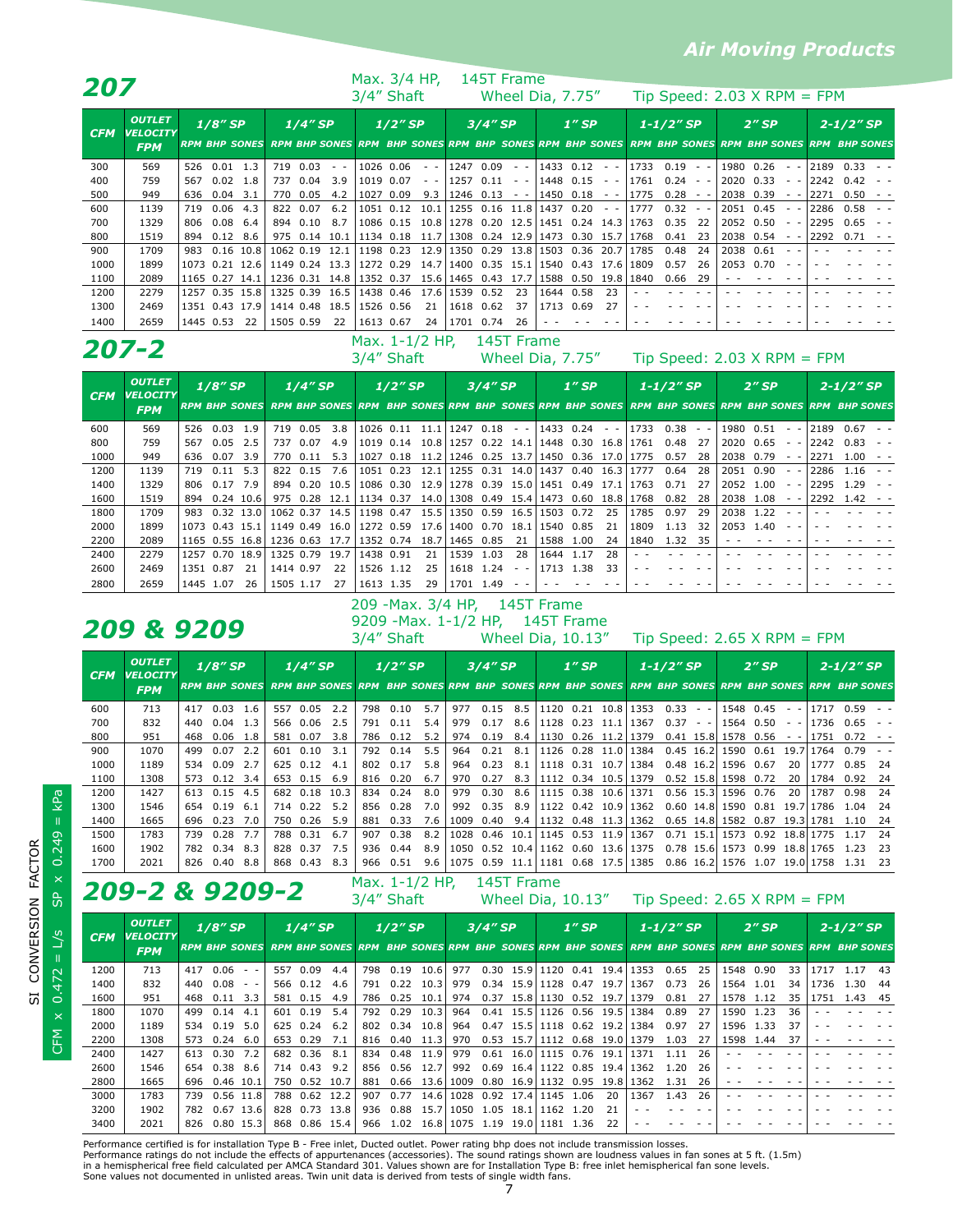

|            | 210 & 9210                                     |     |            |     |     |               |      |     | Max. 1/2 HP,<br>3/4" Shaft                                                                                                                                                                                                                                                                                                                 |      |     | 145T Frame |                                                                                         |      | Wheel Dia, 11.44"               |            |                                 |                |                |                       | Tip Speed: $2.99$ X RPM = FPM |                                                                     |      |                                                                                                                                   |      |
|------------|------------------------------------------------|-----|------------|-----|-----|---------------|------|-----|--------------------------------------------------------------------------------------------------------------------------------------------------------------------------------------------------------------------------------------------------------------------------------------------------------------------------------------------|------|-----|------------|-----------------------------------------------------------------------------------------|------|---------------------------------|------------|---------------------------------|----------------|----------------|-----------------------|-------------------------------|---------------------------------------------------------------------|------|-----------------------------------------------------------------------------------------------------------------------------------|------|
| <b>CFM</b> | <b>OUTLET</b><br><b>VELOCITY</b><br><b>FPM</b> |     | $1/8''$ SP |     |     | $1/4$ "SP     |      |     | $1/2$ "SP                                                                                                                                                                                                                                                                                                                                  |      |     | $3/4$ "SP  |                                                                                         |      | $1''$ SP                        |            |                                 | $1 - 1/2''$ SP |                |                       | $2''$ SP                      |                                                                     |      | $2 - 1/2''$ SP<br>RPM BHP SONES RPM BHP SONES RPM BHP SONES RPM BHP SONES RPM BHP SONES RPM BHP SONES RPM BHP SONES RPM BHP SONES |      |
| 800        | 771                                            | 388 | 0.04       | 2.0 |     | 511 0.07      | 3.1  | 709 | 0.12                                                                                                                                                                                                                                                                                                                                       | 5.9  | 861 | 0.18       | 8.8                                                                                     | 987  | 0.25                            | $\sim$ $-$ | 1196                            | $0.41 - -$     |                |                       | 1371 0.58                     | $\sim$ $ \sim$                                                      | 1524 | 0.76                                                                                                                              |      |
| 900        | 868                                            | 403 | 0.05       | 2.5 |     | 520 0.08      | 3.7  | 712 | 0.14                                                                                                                                                                                                                                                                                                                                       | 6.0  | 866 | $0.21$ 9.0 |                                                                                         | 993  |                                 |            | $0.27$ 11.8 1204                | $0.44 - -$     |                | 1380                  | 0.62                          | $\frac{1}{2} \left( \frac{1}{2} \right) \left( \frac{1}{2} \right)$ | 1533 | 0.81                                                                                                                              |      |
| 1000       | 964                                            | 422 | 0.06       | 2.4 |     | 531 0.09      | 4.6  | 713 | 0.15                                                                                                                                                                                                                                                                                                                                       | 6.1  | 869 | 0.23       | 9.1                                                                                     | 998  |                                 |            | $0.31$ 12.0 1210                | 0.47           | $\sim$ $ \sim$ | 1387                  | 0.66                          | $\frac{1}{2} \left( \frac{1}{2} \right) \left( \frac{1}{2} \right)$ | 1542 | 0.87                                                                                                                              |      |
| 1100       | 1060                                           | 445 | 0.08       | 3.0 |     | 544 0.11      | 6.0  | 719 | 0.18                                                                                                                                                                                                                                                                                                                                       | 6.3  | 872 |            | $0.26$ 9.2                                                                              | 1002 |                                 |            | $0.34$ 12.2 1216                | $0.50$ 16.7    |                |                       | 1394 0.70                     |                                                                     | 1550 | 0.92                                                                                                                              |      |
| 1200       | 1157                                           | 470 | 0.10       | 3.8 |     | 559 0.13      | 8.7  | 728 | 0.20                                                                                                                                                                                                                                                                                                                                       | 6.8  | 873 | 0.28       | 9.3                                                                                     |      | 1005 0.37 12.4 1221             |            |                                 | $0.55$ 17.0    |                |                       | 1400 0.74                     | 21                                                                  | 1557 | 0.97                                                                                                                              |      |
| 1300       | 1253                                           | 497 | 0.12       | 5.4 |     | 575 0.15      | 4.6  | 738 | 0.23                                                                                                                                                                                                                                                                                                                                       | 7.2  | 878 | 0.31       | 9.5                                                                                     | 1007 |                                 |            | 0.40 12.5 1225                  |                | $0.61$ 17.2    |                       | 1405 0.79                     | 21                                                                  | 1563 | 1.02                                                                                                                              |      |
| 1400       | 1350                                           | 525 | 0.15       | 4.9 |     | 593 0.18      | 5.3  | 749 | 0.26                                                                                                                                                                                                                                                                                                                                       | 7.8  | 886 | 0.34       | 9.9                                                                                     | 1009 | 0.43 12.6 1229                  |            |                                 |                | $0.65$ 17.4    |                       | 1410 0.86                     | 21                                                                  | 1568 | 1.07                                                                                                                              | 25   |
| 1500       | 1446                                           | 553 | 0.18       | 5.6 |     | 616 0.21      | 6.5  |     | 762 0.29                                                                                                                                                                                                                                                                                                                                   | 8.4  | 895 |            |                                                                                         |      | $0.38$ 10.3 1013 0.47 12.8 1232 |            |                                 |                |                | 0.70 17.6 1415 0.93   |                               | 22                                                                  | 1573 | 1.14                                                                                                                              | -26  |
| 1600       | 1543                                           | 582 | 0.22       | 6.7 |     | 640 0.25      | 8.0  |     | 776 0.33                                                                                                                                                                                                                                                                                                                                   | 9.0  | 905 |            |                                                                                         |      | $0.42$ 10.8 1021 0.52 13.2 1234 |            |                                 |                | $0.74$ 17.7    | 1419                  | 1.00                          | 22                                                                  | 1578 | 1.23                                                                                                                              | -26  |
| 1700       | 1639                                           | 612 | 0.25       | 7.8 |     | 666 0.29      | 9.6  | 791 | 0.37                                                                                                                                                                                                                                                                                                                                       | 9.6  | 916 |            |                                                                                         |      | 0.46 11.3 1030 0.57 13.7 1235   |            |                                 |                | $0.79$ 17.8    |                       | 1422 1.06                     | 22                                                                  | 1583 | 1.32                                                                                                                              | 27   |
| 1800       | 1736                                           | 642 | 0.29       | 8.8 | 693 | 0.33          | 11.0 | 807 | 0.41                                                                                                                                                                                                                                                                                                                                       | 10.2 | 928 |            | $0.51$ 11.9 1040                                                                        |      | 0.62 14.3 1239                  |            |                                 |                |                | $0.84$ 18.0 1424 1.12 |                               | 22                                                                  | 1587 | 1.40                                                                                                                              | 27   |
| 1900       | 1832                                           |     | 672 0.34   | 9.7 |     | 720 0.38 12.1 |      | 824 | 0.46<br>$\mathbf{A}$ $\mathbf{A}$ $\mathbf{A}$ $\mathbf{A}$ $\mathbf{A}$ $\mathbf{A}$ $\mathbf{A}$ $\mathbf{A}$ $\mathbf{A}$ $\mathbf{A}$ $\mathbf{A}$ $\mathbf{A}$ $\mathbf{A}$ $\mathbf{A}$ $\mathbf{A}$ $\mathbf{A}$ $\mathbf{A}$ $\mathbf{A}$ $\mathbf{A}$ $\mathbf{A}$ $\mathbf{A}$ $\mathbf{A}$ $\mathbf{A}$ $\mathbf{A}$ $\mathbf{$ | 10.4 | 942 |            | $\mathcal{A}$ , and the second contribution of the second contribution of $\mathcal{A}$ |      |                                 |            | $0.56$ 12.6 1051 0.68 14.9 1246 | $0.91$ 18.4    |                | 1426 1.17             |                               | 22                                                                  | 1590 | 1.48                                                                                                                              | - 27 |

# **210-2 & 9210-2** Max. 1-1/2 HP, 145T Frame

Wheel Dia,  $11.44''$  Tip Speed: 2.99 X RPM = FPM

| <b>CFM</b> | <b>OUTLET</b><br><b>VELOCITY</b> |     | $1/8$ "SP<br>RPM BHP SONES RPM BHP SONES RPM BHP SONES RPM BHP SONES RPM BHP SONES RPM BHP SONES RPM BHP SONES RPM BHP SONES |       |     | $1/4$ "SP |      |     | $1/2$ "SP |      |     | $3/4$ "SP |                               |      | $1''$ SP |             |                  | $1 - 1/2''$ SP |        |      | $2''$ SP  |  | $2 - 1/2''$ SP |  |
|------------|----------------------------------|-----|------------------------------------------------------------------------------------------------------------------------------|-------|-----|-----------|------|-----|-----------|------|-----|-----------|-------------------------------|------|----------|-------------|------------------|----------------|--------|------|-----------|--|----------------|--|
|            | <b>FPM</b>                       |     |                                                                                                                              |       |     |           |      |     |           |      |     |           |                               |      |          |             |                  |                |        |      |           |  |                |  |
| 1600       | 771                              | 388 | 0.08                                                                                                                         | 2.7   | 511 | 0.13      | 3.9  | 709 | 0.25      | 7.2  | 861 | 0.36      | 10.7                          | 987  | 0.51     | $\sim$ $ -$ | 1196             | 0.82           |        | 1371 | 1.16      |  |                |  |
| 1800       | 868                              | 403 | 0.10                                                                                                                         | 3.2   | 520 | 0.16      | 4.6  | 712 | 0.28      | 7.3  | 866 |           | 0.42 11.0                     | 993  |          |             | $0.55$ 14.3 1204 | 0.88           | $ -$   |      | 1380 1.24 |  |                |  |
| 2000       | 964                              | 422 | 0.13                                                                                                                         | 3.1   | 531 | 0.18      | 5.6  | 713 | 0.31      | 7.4  | 869 | 0.47      | 11.1                          | 998  |          | $0.61$ 14.5 | 1210             | 0.94           | $\sim$ | 1387 | 1.32      |  |                |  |
| 2200       | 1060                             | 445 | 0.16                                                                                                                         | 3.7   | 544 | 0.22      | 7.3  | 719 | 0.35      | 7.7  | 872 |           | $0.51$ 11.3                   | 1002 | 0.69     |             | 14.8   1216      | 1.00           | 20     | 1394 | 1.40      |  |                |  |
| 2400       | 1157                             | 470 | 0.20                                                                                                                         | 4.7   | 559 | 0.26      | 10.6 | 728 | 0.40      | 8.2  | 873 |           | 0.55 11.4 1005 0.75 15.0 1221 |      |          |             |                  | 1.10           | -20    |      | 1400 1.49 |  |                |  |
| 2600       | 1253                             | 497 | 0.25                                                                                                                         | 6.6   | 575 | 0.30      | 5.7  | 738 | 0.45      | 8.8  | 878 |           | $0.61$ 11.7                   | 1007 | 0.80     |             | 15.1   1225      | 1.21           | 21     |      |           |  |                |  |
| 2800       | 1350                             | 525 | 0.30                                                                                                                         | 6.0   | 593 | 0.35      | 6.5  | 749 | 0.51      | 9.4  | 886 | 0.69      | 12.1                          | 1009 | 0.86     | 15.2        | 1229             | 1.31           | 21     |      |           |  |                |  |
| 3000       | 1446                             | 553 | 0.36                                                                                                                         | 6.8   |     | 616 0.42  | 7.9  | 762 | 0.58      | 10.1 | 895 |           | 0.76 12.6 1013 0.95 15.4 1232 |      |          |             |                  | 1.40 21        |        |      |           |  |                |  |
| 3200       | 1543                             | 582 | 0.43                                                                                                                         | 8.0   |     | 640 0.49  | 9.7  | 776 | 0.65      | 10.9 | 905 | 0.84      | 13.1                          | 1021 | 1.04     |             | 15.8   1234      | 1.48           | 21     |      |           |  |                |  |
| 3400       | 1639                             | 612 | 0.51                                                                                                                         | 9.3   | 666 | 0.57      | 11.5 | 791 | 0.73      | 11.6 | 916 | 0.93      | 13.7                          | 1030 | 1.14     | 16.4        |                  |                |        |      |           |  |                |  |
| 3600       | 1736                             | 642 | 0.59                                                                                                                         | 10.61 | 693 | 0.66 13.3 |      | 807 | 0.82      | 12.4 | 928 |           | 1.02 14.4 1040                |      |          | 1.25 17.0   |                  |                |        |      |           |  |                |  |
| 3800       | 1832                             | 672 | $0.68$ 11.7                                                                                                                  |       | 720 | 0.77      | 14.5 | 824 | 0.91      | 12.7 | 942 | 1.13      | 15.2                          | 1051 | 1.35     | 17.8        |                  |                |        |      |           |  |                |  |

## **212 & 9212** 9212 - Max. 3 HP, 145T Frame 1" Shaft

212 - Max. 1-1/2HP, 145T Frame 3/4" Shaft

Wheel Dia, 12.50" Tip Speed: 3.27 X RPM = FPM

| <b>CFM</b> | <b>OUTLET</b><br><b>VELOCITY</b> |     | $1/8''$ SP<br>RPM BHP SONES RPM BHP SONES RPM BHP SONES RPM BHP SONES RPM BHP SONES RPM BHP SONES RPM BHP SONES RPM BHP SONES |      |     | $1/4$ "SP     |      |            | $1/2$ " SP |                |     | $3/4$ "SP                                              |                                                                                   |                                        | $1''$ SP |                |                  | $1 - 1/2''$ SP                            |                                          |      | $2''$ SP  |    |      | $2 - 1/2''$ SP |  |
|------------|----------------------------------|-----|-------------------------------------------------------------------------------------------------------------------------------|------|-----|---------------|------|------------|------------|----------------|-----|--------------------------------------------------------|-----------------------------------------------------------------------------------|----------------------------------------|----------|----------------|------------------|-------------------------------------------|------------------------------------------|------|-----------|----|------|----------------|--|
|            | <b>FPM</b>                       |     |                                                                                                                               |      |     |               |      |            |            |                |     |                                                        |                                                                                   |                                        |          |                |                  |                                           |                                          |      |           |    |      |                |  |
| 1200       | 823                              | 386 | 0.07                                                                                                                          | 2.0  | 486 | 0.10          | 3.4  | 649        | 0.18       | $\sim$ $ \sim$ | 816 | 0.31                                                   | $ -$                                                                              | 945                                    | 0.42     | $\sim$ $ \sim$ | 1141             | 0.64                                      |                                          | 1300 | 0.87      |    | 1439 | 1.11           |  |
| 1400       | 960                              | 415 | 0.09                                                                                                                          | 2.8  | 507 | 0.14          | 4.0  | 661        | 0.22       | $ -$           | 797 | 0.33                                                   | $\frac{1}{2} \left( \frac{1}{2} \right) = \frac{1}{2} \left( \frac{1}{2} \right)$ | 941                                    | 0.47     | $\sim$ $ \sim$ | 1155             | 0.75                                      | $ -$                                     | 1319 | 1.00      |    | 1460 | 1.26           |  |
| 1600       | 1097                             | 445 | 0.13                                                                                                                          | 4.1  | 533 | 0.17          | 5.0  | 679        | 0.27       | 10.8           | 801 | 0.37                                                   | $\frac{1}{2} \left( \frac{1}{2} \right) \left( \frac{1}{2} \right)$               | 921                                    | 0.50     | $\sim$         | 1161             | 0.84                                      |                                          | 1333 | 1.14      |    | 1478 | 1.43           |  |
| 1800       | 1234                             | 477 | 0.17                                                                                                                          | 6.2  | 560 | 0.22          | 6.4  | 698        | 0.33       | 9.3            | 817 | 0.44                                                   | 10.5                                                                              | 922                                    | 0.55     | $\sim$ $ \sim$ | 1144             | 0.89                                      |                                          | 1340 | 1.26      |    | 1491 | .60            |  |
| 2000       | 1371                             | 511 | 0.22                                                                                                                          | 5.1  | 589 | 0.27          | 7.7  | 720        | 0.39       | 9.9            | 836 | 0.51                                                   | 10.4                                                                              | 937                                    | 0.64     | $\sim$ $ \sim$ | 1125             | 0.93                                      | $\frac{1}{2} \left( \frac{1}{2} \right)$ | 1329 | 1.34      |    | 1498 | 1.76           |  |
| 2200       | 1508                             | 546 | 0.28                                                                                                                          | 6.0  | 620 | 0.34          | 9.0  | 745        | 0.47       | 10.6           | 855 | 0.60                                                   | 11.0                                                                              | 955                                    | 0.73     |                | 13.5   1129      | 1.02                                      | $ -$                                     | 1309 | 1.39      |    | 1490 | 1.87           |  |
| 2400       | 1646                             | 582 | 0.34                                                                                                                          | 7.3  | 651 | 0.41          | 10.0 | 772        | 0.55       | 11.4           | 877 | 0.69                                                   | 11.7                                                                              | 973                                    | 0.84     |                | 14.0   1143      | 1.13                                      |                                          | 1298 | 1.47      |    | 1469 | 1.93           |  |
| 2600       | 1783                             | 620 | 0.43                                                                                                                          | 8.4  | 684 | 0.50          | 10.7 | 801        | 0.65       | 12.3           | 901 | 0.80                                                   | 12.6                                                                              | 993                                    |          |                | $0.95$ 14.6 1161 | 1.27                                      | $ -$                                     | 1307 | 1.61      |    | 1452 | 2.00           |  |
| 2800       | 1920                             | 658 | 0.52                                                                                                                          | 9.3  |     | 718 0.60      | 9.8  | 830        | 0.76       | 13.1           | 927 | 0.92                                                   | 13.5                                                                              | 1015                                   |          |                | 1.08 15.2   1179 | 1.42                                      | 18.31                                    | 1322 | 1.77      |    |      | 1456 2.15      |  |
| 3000       | 2057                             | 697 | 0.63                                                                                                                          | 10.3 | 753 | 0.71          | 11.0 | 859        | 0.88       | 14.0           | 954 | 1.05                                                   | 14.6                                                                              | 1040                                   | 1.23     | 16.0           | 1198             | 1.59                                      | 18.9                                     | 1341 | 1.96      |    | 1468 | 2.34           |  |
| 3200       | 2194                             | 737 | 0.75 11.5                                                                                                                     |      |     | 788 0.84      | 12.3 | 890        | 1.02       | 15.0           | 983 | 1.20                                                   | 16.1                                                                              | l 1066                                 | 1.39     |                | 17.1   1219      | 1.77                                      | 19.6l                                    | 1359 | 2.16      | 23 | 1485 | 2.55           |  |
| 3400       | 2331                             | 777 | 0.89 12.9                                                                                                                     |      |     | 825 0.98 13.4 |      | 922<br>--- | 1.18       | - - -          |     | 16.0   1012 1.37<br>$\sim$ $\sim$ $\sim$ $\sim$ $\sim$ |                                                                                   | 18.4 10933 1.56 19.1   1240<br>------- |          |                |                  | 1.96<br>$\sim$ $\mu$ $\sim$ $\sim$ $\sim$ | 20                                       |      | 1377 2.37 | 24 | 1504 | 2.79           |  |

# 212-2 & 9212-2

212 - 2 - Max. 1-1/2HP, 145T Frame 3/4" Shaft

Wheel Dia, 12.50" Tip Speed: 3.27 X RPM = FPM

| <b>CFM</b> | <b>OUTLET</b><br><b>VELOCITY</b> | $1/8$ "SP<br>RPM BHP SONES RPM BHP SONES RPM BHP SONES RPM BHP SONES RPM BHP SONES RPM BHP SONES RPM BHP SONES RPM BHP SONES |             |           |     | $1/4$ "SP   |      |     | $1/2$ "SP |                         |     | $3/4$ "SP |                                                                     |                  | $1''$ SP |                |             | $1 - 1/2''$ SP |               |      | $2''$ SP  |      | $2 - 1/2''$ SP  |  |
|------------|----------------------------------|------------------------------------------------------------------------------------------------------------------------------|-------------|-----------|-----|-------------|------|-----|-----------|-------------------------|-----|-----------|---------------------------------------------------------------------|------------------|----------|----------------|-------------|----------------|---------------|------|-----------|------|-----------------|--|
|            | <b>FPM</b>                       |                                                                                                                              |             |           |     |             |      |     |           |                         |     |           |                                                                     |                  |          |                |             |                |               |      |           |      |                 |  |
| 2400       | 823                              | 386                                                                                                                          | 0.14        | 2.7       | 486 | 0.21        | 4.2  | 649 | 0.37      | $\sim$ $ \sim$          | 816 | 0.61      | $\frac{1}{2} \left( \frac{1}{2} \right) \left( \frac{1}{2} \right)$ | 945              | 0.85     | $\sim$ $ \sim$ | 1141        | 1.29           | $\sim$ $\sim$ | 1300 | 1.73      |      | $1439$ 2.22 - - |  |
| 2800       | 960                              | 415                                                                                                                          | 0.19        | 3.5       | 507 | 0.27        | 5.0  | 661 | 0.44      | $ -$                    | 797 | 0.65      | $\frac{1}{2} \left( \frac{1}{2} \right) \left( \frac{1}{2} \right)$ | 941              | 0.95     | $\sim$ $ \sim$ | 1155        | 1.49           | $ -$          | 1319 | 2.00      | 1460 | 2.52            |  |
| 3200       | 1097                             | 445                                                                                                                          | 0.26        | 5.0       | 533 | 0.35        | 6.2  | 679 | 0.54      | 8.0                     | 801 | 0.74      | $\frac{1}{2} \left( \frac{1}{2} \right) \left( \frac{1}{2} \right)$ | 921              | 1.00     | $ -$           | 1161        | 1.68           | $ -$          | 1333 | 2.27      | 1478 | 2.86            |  |
| 3600       | 1234                             | 477                                                                                                                          | 0.34        | 7.5       | 560 | 0.44        | 7.8  | 698 | 0.65      | 8.7                     | 817 | 0.87      | 12.7                                                                | 922              | 1.11     | $\sim$         | 1144        | 1.77           | $ -$          |      | 1340 2.53 |      |                 |  |
| 4000       | 1371                             | 511                                                                                                                          | 0.43        | 6.2       | 589 | 0.55        | 9.4  | 720 | 0.78      | 9.5                     | 836 |           | $1.02$ 12.6                                                         | 937              | 1.27     | $ -$           | 1125        | 1.85           | $ -$          | 1329 | 2.69      |      |                 |  |
| 4400       | 1508                             | 546                                                                                                                          | 0.55        | 7.3       | 620 | 0.68        | 10.7 | 745 | 0.93      | 10.4                    | 855 | 1.19      | 13.4                                                                | 955              | 1.46     | 16.1           | 1129        | 2.03           |               | 1309 | 2.79      |      |                 |  |
| 4800       | 1646                             | 582                                                                                                                          | 0.69        | 8.7       | 651 | 0.83        | 12.0 | 772 | 1.10      | 11.5                    | 877 | 1.38      | 14.2                                                                | 973              | 1.67     |                | 16.7   1143 | 2.27           | $ -$          | 1298 | 2.94      |      |                 |  |
| 5200       | 1783                             | 620                                                                                                                          | $0.85$ 10.1 |           | 684 | 1.00        | 12.9 | 801 | 1.30      | 12.6                    | 901 |           | $1.60$ 15.2                                                         | 993              | 1.91     |                | 17.4 1161   | 2.55           | - -           |      |           |      |                 |  |
| 5600       | 1920                             | 658                                                                                                                          |             | 1.04 11.3 | 718 | 1.20        | 12.0 | 830 | 1.52      | 13.9                    | 927 | 1.84      | 16.2                                                                | 1015             | 2.17     | 18.21          | 1179        | 2.85           | 22            |      |           |      |                 |  |
| 6000       | 2057                             | 697                                                                                                                          | 1.25        | 12.6      | 753 | 1.42        | 13.4 | 859 | 1.77      | 15.3                    | 954 | 2.11      |                                                                     | . 17.4 1040 2.46 |          | 19.2           |             |                |               |      |           |      |                 |  |
| 6400       | 2194                             | 737                                                                                                                          | 1.50        | 14.0      | 788 | 1.67        | 14.8 | 890 | 2.04      | 17.0                    | 983 | 2.41      | 19.2                                                                | 1066             | 2.78     | 20             |             |                |               |      |           |      |                 |  |
| 6800       | 2331                             | 777                                                                                                                          |             | 1.78 15.6 | 825 | $1.96$ 16.1 |      |     |           | 922 2.35 19.9 1012 2.74 |     |           | 22                                                                  |                  |          |                |             |                |               |      |           |      |                 |  |

in a hemispherical free field calculated per AMCA Standard 301. Values shown are for Installation Type B: free inlet hemispherical fan sone levels.<br>Sone values not documented in unlisted areas. Twin unit data is derived fr Performance certified is for installation Type B - Free inlet, Ducted outlet. Power rating bhp does not include transmission losses.<br>Performance ratings do not include the effects of appurtenances (accessories). The sound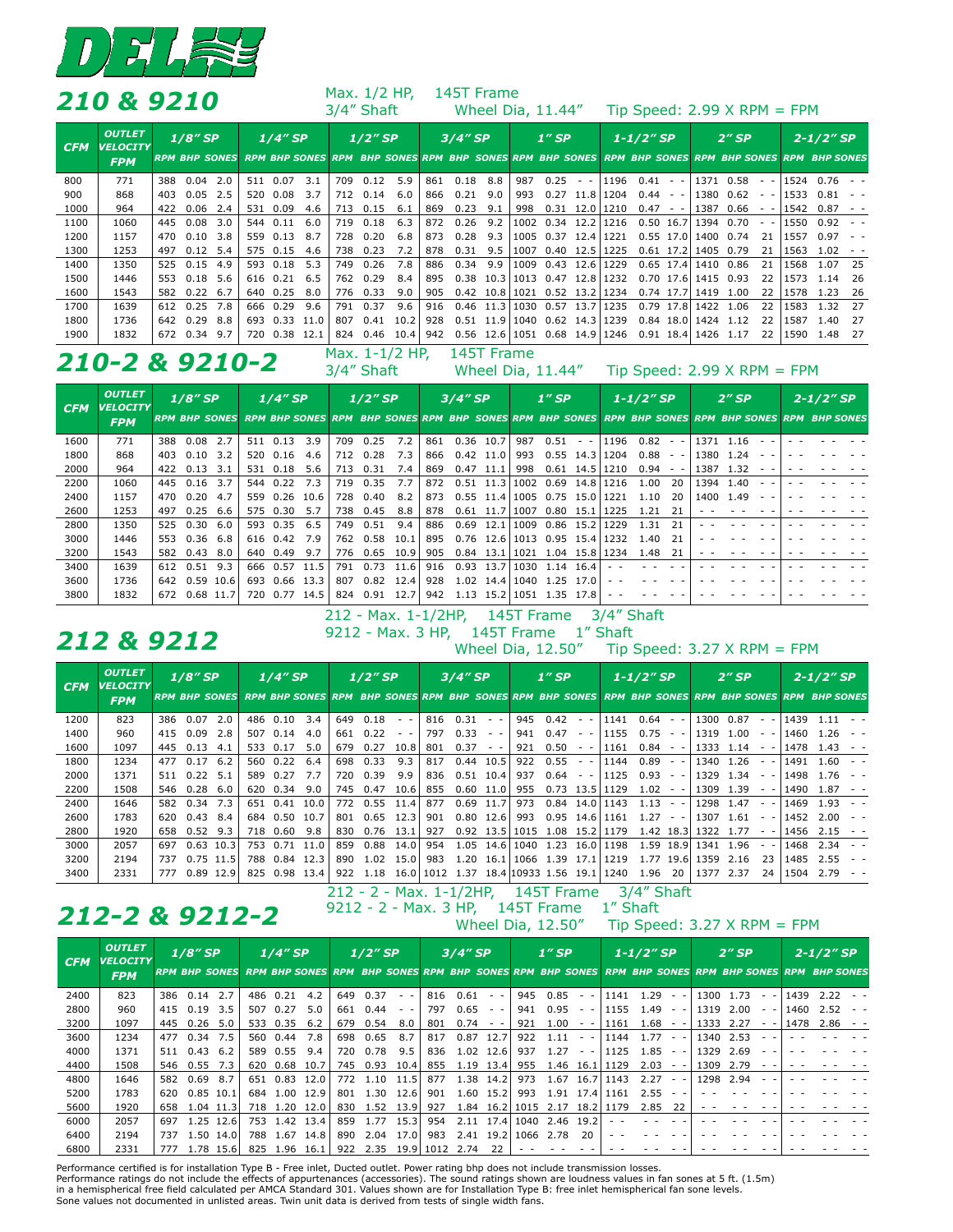| 7<br><b>CONTRACTOR</b><br>$\blacksquare$<br>--<br>- | <b>121</b><br>$\sim$ $\sim$<br>$\sim$ |
|-----------------------------------------------------|---------------------------------------|
|-----------------------------------------------------|---------------------------------------|

*215 & 9215* 9215 - Max. 5 HP, 184T Frame 1" Shaft 215 - Max. 3 HP, 184T Frame 1" Shaft

Wheel Dia,  $15.25''$  Tip Speed: 3.99 X RPM = FPM

| <b>CFM</b> | <b>OUTLET</b><br><b>VELOCITY</b> | $1/8$ " SP<br><b>RPM BHP SONES</b> |           |      | $1/4$ "SP |          |                      | $1/2$ " SP |      |      | 3/4" SP |             |      | $1''$ SP |           |             | $1 - 1/2''$ SP |           |           | $2''$ SP |      |    | $2 - 1/2''$ SP |                                                                                     |     |
|------------|----------------------------------|------------------------------------|-----------|------|-----------|----------|----------------------|------------|------|------|---------|-------------|------|----------|-----------|-------------|----------------|-----------|-----------|----------|------|----|----------------|-------------------------------------------------------------------------------------|-----|
|            | <b>FPM</b>                       |                                    |           |      |           |          | <b>RPM BHP SONES</b> |            |      |      |         |             |      |          |           |             |                |           |           |          |      |    |                | RPM BHP SONES RPM BHP SONES RPM BHP SONES RPM BHP SONES RPM BHP SONES RPM BHP SONES |     |
| 1800       | 876                              | 273                                | 0.10      | 2.7  |           | 370 0.18 | 4.8                  | 510        | 0.29 | 8.8  | 617     | $0.42$ 11.3 |      | 705      |           | $0.57$ 14.1 | 850            | 0.88 18.3 |           | 969      | 1.20 | 21 | 1071           | 1.52                                                                                | -24 |
| 1900       | 925                              | 278                                | 0.11      | 3.4  | 373       | 0.19     | 5.0                  | 510        | 0.32 | 9.0  | 620     | 0.44 11.5   |      | 708      | 0.60      | 14.3        | 854            |           | 0.93 18.6 | 974      | 1.26 | 22 | 1077           | 1.59                                                                                | 25  |
| 2000       | 974                              | 284                                | 0.12      | 4.2  | 375       | 0.20     | 4.5                  | 510        | 0.35 | 9.0  | 622     | 0.47        | 11.7 | 711      | 0.62      | 14.6        | 857            | 0.97 19.0 |           | 978      | 1.32 | 22 | 1083           | 1.67                                                                                | 25  |
| 2100       | 1022                             | 290                                | 0.14      | 2.9  | 375       | 0.21     | 4.6                  | 510        | 0.38 | 9.0  | 623     | 0.50        | 11.8 | 714      | 0.65      | 14.9        | 860            | 1.01      | 19.3      | 982      | 1.37 | 22 | 1088           | 1.74                                                                                | 26  |
| 2200       | 1071                             | 297                                | 0.15      | 3.5  | 376       | 0.22     | 4.6                  | 511        | 0.41 | 9.2  | 624     | 0.54        | 11.9 | 716      | 0.68      | 15.1        | 863            | 1.05      | 19.7      | 986      | 1.43 | 23 | 1092           | 1.81                                                                                | 27  |
| 2300       | 1120                             | 305                                | 0.17      | 4.2  | 378       | 0.23     | 4.7                  | 514        | 0.44 | 10.0 | 624     | 0.58        | 11.9 | 718      | 0.72      | 15.3        | 866            | 1.09      | 20        | 989      | 1.48 | 23 | 1096           | 1.89                                                                                | 27  |
| 2400       | 1168                             | 314                                | 0.19      | 4.8  | 381       | 0.25     | 4.8                  | 517        | 0.46 | 10.8 | 624     | $0.62$ 12.0 |      | 720      | 0.76      | 15.5        | 869            | 1.13      | 20        | 992      | 1.54 | 24 | 1100           | 1.96                                                                                | 27  |
| 2500       | 1217                             | 323                                | 0.21      | 5.5  | 385       | 0.27     | 5.1                  | 521        | 0.49 | 12.0 | 624     | 0.67        | 12.0 | 721      | 0.81      | 15.5        | 872            | 1.17      | 21        | 995      | 1.59 | 24 | 1104           | 2.02                                                                                | 28  |
| 2600       | 1266                             | 332                                | 0.23      | 4.6  | 389       | 0.29     | 5.3                  | 525        | 0.51 | 13.3 | 625     | 0.71        | 12.1 | 721      | 0.86      | 15.5        | 875            | 1.21      | 21        | 999      | 1.64 | 25 | 1107           | 2.09                                                                                | 29  |
| 2700       | 1314                             | 342                                | 0.26      | 5.1  | 394       | 0.32     | 5.6                  | 528        | 0.54 | 14.3 | 626     | 0.76        | 12.2 | 721      | 0.92      | 15.5        | 877            | 1.26      | 22        | 1002     | 1.69 | 25 | 1110           | 2.16                                                                                | 29  |
| 2800       | 1363                             | 352                                | 0.29      | 5.6  | 400       | 0.34     | 5.9                  | 530        | 0.56 | 9.0  | 629     | 0.80        | 12.6 | 721      | 0.98      | 15.5        | 879            | 1.31      | 22        | 1005     | 1.75 | 25 | 1113           | 2.22                                                                                | 29  |
| 2900       | 1412                             | 363                                | 0.31      | 6.0  | 406       | 0.37     | 6.2                  | 531        | 0.58 | 9.1  | 632     | 0.84 13.0   |      | 721      | 1.04 15.5 |             | 881            | 1.37      | 23        | 1007     | 1.81 | 26 | 1116           | 2.29                                                                                | 29  |
| 3000       | 1461                             | 373                                | 0.35      | 6.4  | 413       | 0.40     | 6.5                  | 531        | 0.60 | 9.2  | 636     | 0.87        | 13.8 | 722      | 1.09      | 15.6        | 882            | 1.44      | 23        | 1010     | 1.87 | 26 | 1119           | 2.36                                                                                | 30  |
| 3100       | 1509                             | 384                                | 0.38      | 6.7  | 420       | 0.43     | 7.1                  | 532        | 0.62 | 9.2  | 640     | 0.91        | 14.5 | 723      | 1.15      | 15.8        | 883            | 1.51      | 23        | 1012     | 1.93 | 27 | 1122           | 2.42                                                                                | 30  |
| 3200       | 1558                             | 394                                | 0.42      | 7.0  | 427       | 0.46     | 8.8                  | 533        | 0.65 | 9.3  | 643     | 0.95        | 15.0 | 725      | 1.21      | 15.9        | 883            | 1.59      | 23        | 1015     | 2.00 | 27 | 1125           | 2.49                                                                                | 31  |
| 3300       | 1607                             | 405                                | 0.45      | 7.2  | 436       | 0.50     | 10.3                 | 536        | 0.68 | 9.5  | 646     | 0.98        | 15.6 | 728      | 1.26      | 16.2        | 883            | 1.68      | 23        | 1016     | 2.07 | 27 | 1128           | 2.57                                                                                | 32  |
| 3400       | 1655                             | 416                                | 0.49      | 7.4  | 445       | 0.54     | 12.0                 | 539        | 0.71 | 9.7  | 649     | 1.01        | 13.6 | 732      | 1.31      | 16.6        | 883            | 1.77      | 23        | 1018     | 2.16 | 28 | 1130           | 2.64                                                                                | 32  |
| 3500       | 1704                             | 427                                | 0.54      | 7.8  | 454       | 0.58     | 14.1                 | 543        | 0.75 | 10.0 | 650     | 1.04        | 13.7 | 736      | 1.36      | 16.9        | 883            | 1.86      | 23        | 1019     | 2.25 | 28 | 1133           | 2.73                                                                                | 32  |
| 3600       | 1753                             | 437                                | 0.58      | 8.3  | 463       | 0.62     | 16.4                 | 547        | 0.80 | 10.7 | 651     | 1.08        | 13.8 | 740      | 1.41      | 17.3        | 883            | 1.94      | 23        | 1019     | 2.35 | 28 | 1135           | 2.81                                                                                | 32  |
| 3700       | 1801                             | 448                                | 0.63      | 8.8  | 473       | 0.67     | 9.4                  | 552        | 0.84 | 11.6 | 651     | 1.10        | 13.8 | 743      | 1.46      | 17.5        | 884            | 2.03      | 24        | 1020     | 2.46 | 28 | 1137           | 2.91                                                                                | 33  |
| 3800       | 1850                             | 459                                | 0.68      | 9.4  | 483       | 0.72     | 10.0                 | 557        | 0.89 | 12.5 | 652     | 1.14        | 13.9 | 746      | 1.51      | 17.8        | 886            | 2.12      | 25        | 1020     | 2.57 | 28 | 1138           | 3.01                                                                                | 33  |
| 3900       | 1899                             | 470                                | 0.73      | 9.9  | 493       | 0.78     | 10.8                 | 562        | 0.94 | 13.6 | 653     | 1.18        | 13.9 | 749      | 1.55      | 17.6        | 888            | 2.20      | 26        | 1020     | 2.69 | 28 | 1139           | 3.13                                                                                | 33  |
| 4000       | 1948                             | 481                                | 0.79      | 10.5 | 503       | 0.83     | 11.9                 | 568        | 0.99 | 14.9 | 655     | 1.23        | 14.1 | 750      | 1.59      | 17.7        | 891            | 2.29      | 27        | 1020     | 2.81 | 28 | 1140           | 3.25                                                                                | 33  |
| 4100       | 1996                             | 492                                | 0.85      | 11.1 | 513       | 0.89     | 13.1                 | 574        | 1.04 | 16.1 | 658     | 1.28        | 14.3 | 751      | 1.63 17.8 |             | 894            | 2.36      | 29        | 1020     | 2.93 | 28 | 1140           | 3.38                                                                                | 33  |
| 4200       | 2045                             | 503                                | 0.91      | 11.7 | 523       | 0.95     | 14.2                 | 581        | 1.10 | 12.5 | 661     | 1.33        | 14.5 | 751      | 1.67      | 17.8        | 898            | 2.44      | 32        | 1020     | 3.05 | 28 | 1140           | 3.52                                                                                | 33  |
| 4300       | 2094                             | 514                                | 0.97      | 12.4 | 534       | 1.02     | 15.4                 | 588        | 1.16 | 13.1 | 665     | 1.39        | 14.9 | 752      | 1.71      | 17.8        | 902            | 2.52      | 35        | 1022     | 3.16 | 29 | 1140           | 3.67                                                                                | 33  |
| 4400       | 2142                             | 526                                | 1.04 12.9 |      |           | 544 1.09 | 16.6                 | 595        | 1.22 | 13.8 | 670     | 1.46        | 15.8 | 753      | 1.76      | 17.9        | 906            | 2.59      | 39        | 1023     | 3.28 | 29 | 1140           | 3.81                                                                                | 33  |

## **215-2 & 9215-2** 9215-2 - Max. 5 HP, 184T Frame 1" Shaft 215 -2 - Max. 3 HP, 184T Frame 1" Shaft

| Wheel Dia, 15.25"<br>Tip Speed: $3.99$ X RPM = FPM |  |  |  |  |
|----------------------------------------------------|--|--|--|--|
|----------------------------------------------------|--|--|--|--|

| <b>CFM</b> | <b>OUTLET</b><br><b>VELOCITY</b> | 1/8" SP |                      |           |     | $1/4$ "SP |                      |     | $1/2$ " SP |      |     | $3/4$ " SP |           |     | $1''$ SP                                         |           |     | $1 - 1/2''$ SP                     |    |                                                                                                                                                                                                                                                                                                                                                                                                                                                | $2''$ SP |    |      | $2 - 1/2''$ SP       |     |
|------------|----------------------------------|---------|----------------------|-----------|-----|-----------|----------------------|-----|------------|------|-----|------------|-----------|-----|--------------------------------------------------|-----------|-----|------------------------------------|----|------------------------------------------------------------------------------------------------------------------------------------------------------------------------------------------------------------------------------------------------------------------------------------------------------------------------------------------------------------------------------------------------------------------------------------------------|----------|----|------|----------------------|-----|
|            | <b>FPM</b>                       |         | <b>RPM BHP SONES</b> |           |     |           | <b>RPM BHP SONES</b> |     |            |      |     |            |           |     | <b>RPM BHP SONES RPM BHP SONES RPM BHP SONES</b> |           |     | <b>RPM BHP SONES RPM BHP SONES</b> |    |                                                                                                                                                                                                                                                                                                                                                                                                                                                |          |    |      | <b>RPM BHP SONES</b> |     |
| 3600       | 876                              | 273     | 0.20                 | 3.5       |     | 370 0.35  | 5.8                  | 510 | 0.59       | 10.2 | 617 |            | 0.84 13.2 | 705 |                                                  | 1.14 16.2 | 850 | 1.77                               | 20 | 969                                                                                                                                                                                                                                                                                                                                                                                                                                            | 2.40     | 24 | 1071 | 3.04                 | -27 |
| 3800       | 925                              | 278     | 0.22                 | 4.2       | 373 | 0.38      | 6.0                  | 510 | 0.64       | 10.5 | 620 | 0.89       | 13.6      | 708 | 1.19                                             | 16.5      | 854 | 1.85                               | 21 | 974                                                                                                                                                                                                                                                                                                                                                                                                                                            | 2.52     | 24 | 1077 | 3.19                 | 28  |
| 4000       | 974                              | 284     | 0.25                 | 5.0       | 375 | 0.40      | 5.6                  | 510 | 0.70       | 10.5 | 622 | 0.94       | 13.8      | 711 |                                                  | 1.25 16.8 | 857 | 1.93                               | 21 | 978                                                                                                                                                                                                                                                                                                                                                                                                                                            | 2.63     | 25 | 1083 | 3.34                 | 28  |
| 4200       | 1022                             | 290     | 0.28                 | 3.8       | 375 | 0.42      | 5.7                  | 510 | 0.76       | 10.5 | 623 | 1.00       | 13.9      | 714 | 1.31                                             | 17.1      | 860 | 2.01                               | 22 | 982                                                                                                                                                                                                                                                                                                                                                                                                                                            | 2.75     | 25 | 1088 | 3.49                 | 29  |
| 4400       | 1071                             | 297     | 0.31                 | 4.5       | 376 | 0.44      | 5.7                  | 511 | 0.82       | 10.8 | 624 | 1.07       | 14.0      | 716 | 1.37                                             | 17.3      | 863 | 2.09                               | 22 | 986                                                                                                                                                                                                                                                                                                                                                                                                                                            | 2.86     | 26 | 1092 | 3.63                 | 30  |
| 4600       | 1120                             | 305     | 0.34                 | 5.2       | 378 | 0.47      | 5.8                  | 514 | 0.87       | 11.5 | 624 | 1.16       | 14.0      | 718 | 1.44                                             | 17.5      | 866 | 2.17                               | 22 | 989                                                                                                                                                                                                                                                                                                                                                                                                                                            | 2.96     | 26 | 1096 | 3.77                 | 30  |
| 4800       | 1168                             | 314     | 0.38                 | 5.8       | 381 | 0.50      | 6.0                  | 517 | 0.93       | 12.4 | 624 | 1.24       | 14.0      | 720 |                                                  | 1.52 17.7 | 869 | 2.25                               | 23 | 992                                                                                                                                                                                                                                                                                                                                                                                                                                            | 3.07     | 26 | 1100 | 3.91                 | 31  |
| 5000       | 1217                             | 323     | 0.42                 | 6.5       | 385 | 0.54      | 6.2                  | 521 | 0.98       | 13.6 | 624 | 1.33       | 14.0      | 721 | 1.61                                             | 17.8      | 872 | 2.33                               | 23 | 995                                                                                                                                                                                                                                                                                                                                                                                                                                            | 3.18     | 27 | 1104 | 4.05                 | 31  |
| 5200       | 1266                             | 333     | 0.47                 | 5.8       | 389 | 0.59      | 6.5                  | 525 | 1.03       | 14.8 | 625 | 1.42       | 14.1      | 721 | 1.72                                             | 17.8      | 875 | 2.42                               | 24 | 999                                                                                                                                                                                                                                                                                                                                                                                                                                            | 3.28     | 28 | 1107 | 4.18                 | 32  |
| 5400       | 1314                             | 342     | 0.52                 | 6.3       | 394 | 0.63      | 6.8                  | 528 | 1.07       | 15.8 | 626 | 1.51       | 14.2      | 721 | 1.83                                             | 17.8      | 877 | 2.52                               | 24 | 1002                                                                                                                                                                                                                                                                                                                                                                                                                                           | 3.39     | 28 | 1110 | 4.31                 | 32  |
| 5600       | 1363                             | 352     | 0.57                 | 6.8       | 400 | 0.68      | 7.1                  | 530 | 1.11       | 10.8 | 629 | 1.59       | 14.6      | 721 | 1.95                                             | 17.8      | 879 | 2.63                               | 25 | 1005                                                                                                                                                                                                                                                                                                                                                                                                                                           | 3.50     | 28 | 1113 | 4.44                 | 33  |
| 5800       | 1412                             | 363     | 0.63                 | 7.3       |     | 406 0.74  | 7.5                  | 531 | 1.15       | 10.9 | 632 | 1.67       | 15.2      | 721 |                                                  | 2.07 17.8 | 881 | 2.75                               | 26 | 1007                                                                                                                                                                                                                                                                                                                                                                                                                                           | 3.61     | 29 | 1116 | 4.58                 | 33  |
| 6000       | 1461                             | 373     | 0.69                 | 7.7       | 413 | 0.80      | 7.8                  | 531 | 1.19       | 11.0 | 636 | 1.75       | 15.9      | 722 | 2.19                                             | 18.0      | 882 | 2.88                               | 26 | 1010                                                                                                                                                                                                                                                                                                                                                                                                                                           | 3.73     | 29 | 1119 | 4.71                 | 34  |
| 6200       | 1509                             | 384     | 0.76                 | 8.1       | 420 | 0.86      | 8.5                  | 532 | 1.24       | 11.0 | 640 | 1.82       | 16.6      | 723 |                                                  | 2.30 18.0 | 883 | 3.02                               | 26 | 1013                                                                                                                                                                                                                                                                                                                                                                                                                                           | 3.86     | 30 | 1122 | 4.84                 | 34  |
| 6400       | 1558                             | 394     | 0.83                 | 8.4       | 428 | 0.93      | 10.2                 | 533 | 1.29       | 11.1 | 643 | 1.89       | 17.1      | 725 |                                                  | 2.42 18.2 | 883 | 3.18                               | 26 | 1015                                                                                                                                                                                                                                                                                                                                                                                                                                           | 4.00     | 30 | 1125 | 4.98                 | 35  |
| 6600       | 1607                             | 405     | 0.91                 | 8.7       | 436 | 1.00      | 11.8                 | 536 | 1.36       | 11.4 | 647 | 1.96       | 17.8      | 728 | 2.52                                             | 18.5      | 883 | 3.35                               | 26 | 1017                                                                                                                                                                                                                                                                                                                                                                                                                                           | 4.15     | 31 |      |                      |     |
| 6800       | 1655                             | 416     | 0.99                 | 9.0       | 445 | 1.08      | 13.5                 | 539 | 1.43       | 11.7 | 649 | 2.03       | 15.8      | 732 | 2.63                                             | 18.9      | 883 | 3.53                               | 26 | 1018                                                                                                                                                                                                                                                                                                                                                                                                                                           | 4.31     | 31 |      |                      |     |
| 7000       | 1704                             | 427     | 1.07                 | 9.5       | 454 | 1.16      | 15.5                 | 543 | 1.51       | 12.0 | 650 | 2.09       | 15.9      | 736 | 2.73                                             | 19.3      | 883 | 3.71                               | 26 | 1019                                                                                                                                                                                                                                                                                                                                                                                                                                           | 4.50     | 32 |      |                      |     |
| 7200       | 1753                             | 437     | 1.16                 | 10.0      | 463 | 1.25      | 17.8                 | 547 | 1.59       | 12.6 | 650 | 2.15       | 16.0      | 740 | 2.83                                             | 19.7      | 883 | 3.89                               | 26 | 1019                                                                                                                                                                                                                                                                                                                                                                                                                                           | 4.70     | 32 |      |                      |     |
| 7400       | 1801                             | 448     |                      | 1.26 10.5 | 473 | 1.34      | 11.4                 | 552 | 1.68       | 13.5 | 651 | 2.21       | 16.0      | 743 | 2.92                                             | -20       | 884 | 4.07                               | 27 | 1020                                                                                                                                                                                                                                                                                                                                                                                                                                           | 4.91     | 32 |      |                      |     |
| 7600       | 1850                             | 459     | 1.36 11.1            |           | 483 | 1.44      | 12.0                 | 557 | 1.78       | 14.5 | 652 | 2.28       | 16.1      | 746 | 3.01                                             | 20        | 886 | 4.24                               | 28 | $\frac{1}{2} \left( \frac{1}{2} \right) = \frac{1}{2} \left( \frac{1}{2} \right) = \frac{1}{2} \left( \frac{1}{2} \right) = \frac{1}{2} \left( \frac{1}{2} \right) = \frac{1}{2} \left( \frac{1}{2} \right) = \frac{1}{2} \left( \frac{1}{2} \right) = \frac{1}{2} \left( \frac{1}{2} \right) = \frac{1}{2} \left( \frac{1}{2} \right) = \frac{1}{2} \left( \frac{1}{2} \right) = \frac{1}{2} \left( \frac{1}{2} \right) = \frac{1}{2} \left($ |          |    |      |                      |     |
| 7800       | 1899                             | 470     | 1.47                 | 11.8      | 493 | 1.55      | 12.8                 | 562 | 1.88       | 15.6 | 653 | 2.36       | 16.2      | 749 | 3.10                                             | 20        | 888 | 4.41                               | 29 |                                                                                                                                                                                                                                                                                                                                                                                                                                                |          |    |      |                      |     |
| 8000       | 1948                             | 481     | 1.58                 | 12.4      | 503 | 1.66      | 13.9                 | 568 | 1.98       | 17.0 | 655 | 2.45       | 16.3      | 750 | 3.18                                             | 20        | 891 | 4.57                               | 31 |                                                                                                                                                                                                                                                                                                                                                                                                                                                |          |    |      |                      |     |
| 8200       | 1996                             | 492     | 1.69                 | 13.1      | 513 | 1.78      | 15.1                 | 574 | 2.09       | 18.1 | 658 | 2.55       | 16.5      | 751 | 3.26                                             | 20        | 894 | 4.73                               | 32 |                                                                                                                                                                                                                                                                                                                                                                                                                                                |          | ۰  |      |                      |     |
| 8400       | 2045                             | 503     | 1.82                 | 13.7      | 523 | 1.90      | 16.3                 | 581 | 2.20       | 14.9 | 661 | 2.66       | 16.8      | 751 | 3.34                                             | 20        | 898 | 4.88                               | 35 |                                                                                                                                                                                                                                                                                                                                                                                                                                                |          |    |      |                      |     |
| 8600       | 2094                             | 514     |                      | 1.95 14.4 | 534 | 2.03      | 17.5                 | 588 | 2.32       | 15.5 | 665 | 2.78       | 17.2      | 752 | 3.43                                             | 20        |     |                                    |    |                                                                                                                                                                                                                                                                                                                                                                                                                                                |          |    |      |                      |     |
| 8800       | 2142                             | 526     |                      | 2.08 15.0 | 544 | 2.17      | 19.0                 | 595 | 2.45       | 16.1 | 670 |            | 2.91 17.6 | 753 | 3.52                                             | 20        |     |                                    |    |                                                                                                                                                                                                                                                                                                                                                                                                                                                |          |    |      |                      |     |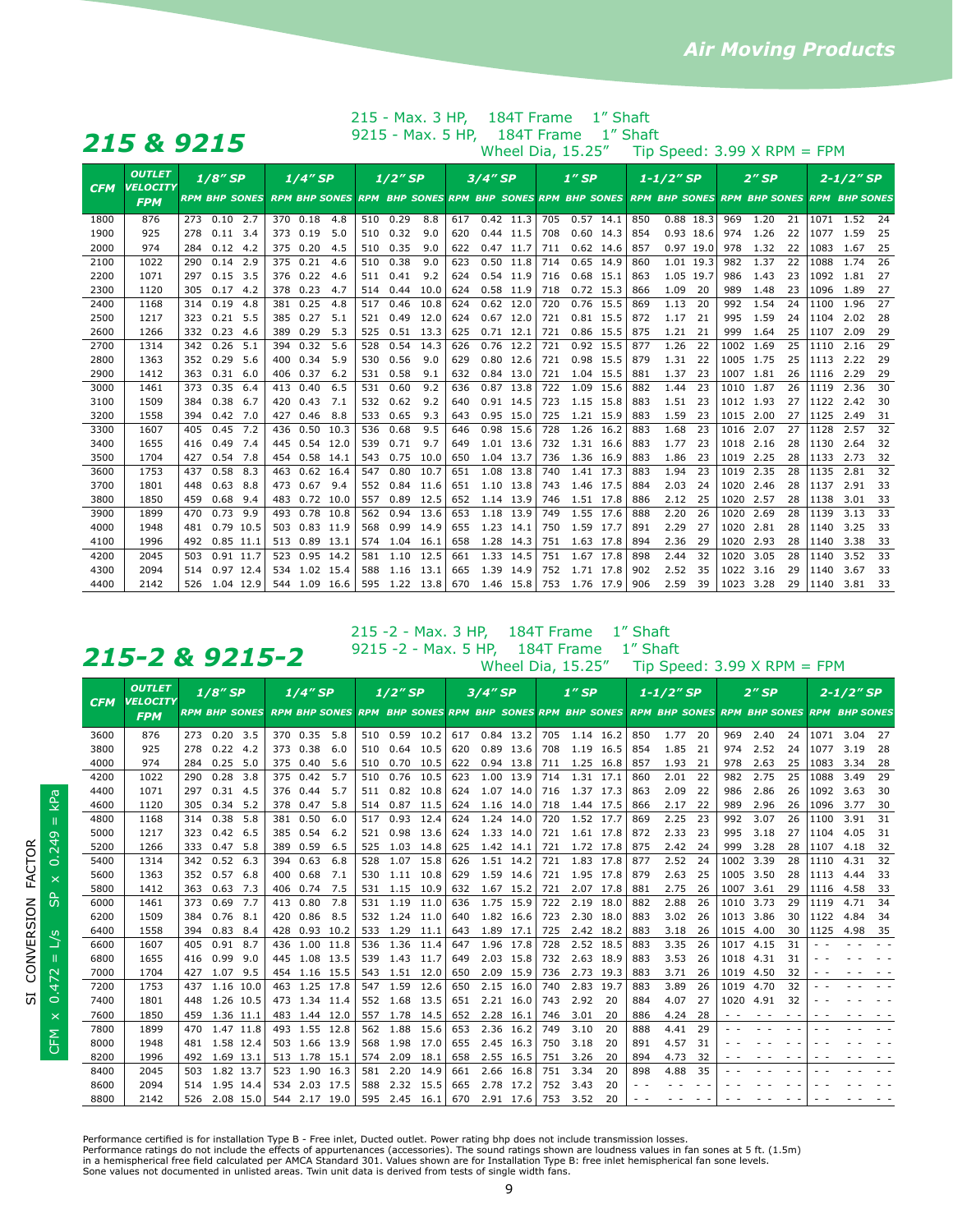

|            |                                  | 218 & 9218           |                                                                                                   | 9218 - Max. 5 HP,                                                                                |     |                   |                                                                     | 256T Frame |           |                                                                                   | 1" Shaft |                                                                                                                                                                                                                                                                                                                                                                                                                                                        |          |                                                                                           |                          |                                                                                                                                                                                                                                                                                                                                                                                                                                                        |
|------------|----------------------------------|----------------------|---------------------------------------------------------------------------------------------------|--------------------------------------------------------------------------------------------------|-----|-------------------|---------------------------------------------------------------------|------------|-----------|-----------------------------------------------------------------------------------|----------|--------------------------------------------------------------------------------------------------------------------------------------------------------------------------------------------------------------------------------------------------------------------------------------------------------------------------------------------------------------------------------------------------------------------------------------------------------|----------|-------------------------------------------------------------------------------------------|--------------------------|--------------------------------------------------------------------------------------------------------------------------------------------------------------------------------------------------------------------------------------------------------------------------------------------------------------------------------------------------------------------------------------------------------------------------------------------------------|
|            |                                  |                      |                                                                                                   |                                                                                                  |     | Wheel Dia, 18.19" |                                                                     |            |           |                                                                                   |          |                                                                                                                                                                                                                                                                                                                                                                                                                                                        |          | Tip Speed: $4.76$ X RPM = FPM                                                             |                          |                                                                                                                                                                                                                                                                                                                                                                                                                                                        |
| <b>CFM</b> | <b>OUTLET</b><br><b>VELOCITY</b> | $1/8''$ SP           | $1/4$ " SP                                                                                        | $1/2$ " SP                                                                                       |     | $3/4''$ SP        |                                                                     | $1''$ SP   |           | $1 - 1/2$ "SP                                                                     |          |                                                                                                                                                                                                                                                                                                                                                                                                                                                        | $2''$ SP | $2 - 1/2''$ SP                                                                            |                          |                                                                                                                                                                                                                                                                                                                                                                                                                                                        |
|            | <b>FPM</b>                       | <b>RPM BHP SONES</b> | RPM BHP SONES RPM BHP SONES RPM BHP SONES RPM BHP SONES RPM BHP SONES RPM BHP SONES RPM BHP SONES |                                                                                                  |     |                   |                                                                     |            |           |                                                                                   |          |                                                                                                                                                                                                                                                                                                                                                                                                                                                        |          |                                                                                           |                          |                                                                                                                                                                                                                                                                                                                                                                                                                                                        |
| 3000       | 972                              | 0.20<br>3.0<br>255   | 321 0.29<br>6.3                                                                                   | 0.47<br>429<br>$\sim$ $-$                                                                        | 533 | 0.72              | $\sim$ $-$                                                          | 615        | 0.97      | $\sim$ $ \sim$                                                                    | 748      | $1.50 - -$                                                                                                                                                                                                                                                                                                                                                                                                                                             | 860      | 2.06<br>$\qquad \qquad -$                                                                 | 957                      | 2.68<br>$\sim$ $\sim$                                                                                                                                                                                                                                                                                                                                                                                                                                  |
| 3200       | 1037                             | 0.23<br>3.7<br>264   | 0.33<br>7.6<br>325                                                                                | 0.51<br>428<br>$\qquad \qquad -$                                                                 | 531 | 0.77              | $\qquad \qquad -$                                                   | 616        | 1.03      | $\frac{1}{2} \left( \frac{1}{2} \right) = \frac{1}{2} \left( \frac{1}{2} \right)$ | 750      | 1.59<br>$\sim$ $-$                                                                                                                                                                                                                                                                                                                                                                                                                                     | 861      | 2.16<br>$\qquad \qquad -$                                                                 | 959                      | 2.79<br>$ -$                                                                                                                                                                                                                                                                                                                                                                                                                                           |
| 3400       | 1102                             | 0.27<br>4.8<br>273   | 330 0.36<br>5.0                                                                                   | 0.56<br>432<br>$\frac{1}{2} \left( \frac{1}{2} \right) = \frac{1}{2} \left( \frac{1}{2} \right)$ | 529 | 0.82              | $\qquad \qquad -$                                                   | 615        | 1.10      | $\sim$ $ \sim$                                                                    | 751      | $1.67 -$                                                                                                                                                                                                                                                                                                                                                                                                                                               | 863      | 2.27<br>$\frac{1}{2} \left( \frac{1}{2} \right) = \frac{1}{2} \left( \frac{1}{2} \right)$ | 961                      | 2.91<br>$ -$                                                                                                                                                                                                                                                                                                                                                                                                                                           |
| 3600       | 1167                             | 0.31<br>6.5<br>282   | 336 0.41<br>5.4                                                                                   | 0.61<br>437<br>$\sim$ $ \sim$                                                                    | 526 | 0.86              | $\frac{1}{2} \left( \frac{1}{2} \right) \left( \frac{1}{2} \right)$ | 614        | 1.16      | $\frac{1}{2} \left( \frac{1}{2} \right) = \frac{1}{2} \left( \frac{1}{2} \right)$ | 753      | $1.76 -$                                                                                                                                                                                                                                                                                                                                                                                                                                               | 865      | 2.39                                                                                      | 963                      | 3.03<br>$\sim$ $\sim$                                                                                                                                                                                                                                                                                                                                                                                                                                  |
| 3800       | 1232                             | 0.35<br>8.9<br>292   | 343 0.45<br>6.0                                                                                   | 0.67<br>442<br>8.0                                                                               | 523 | 0.89              | $\frac{1}{2} \left( \frac{1}{2} \right) \left( \frac{1}{2} \right)$ | 613        | 1.22      | $\frac{1}{2} \left( \frac{1}{2} \right) = \frac{1}{2} \left( \frac{1}{2} \right)$ | 754      | 1.84<br>$\frac{1}{2} \left( \frac{1}{2} \right) + \frac{1}{2} \left( \frac{1}{2} \right) + \frac{1}{2} \left( \frac{1}{2} \right) + \frac{1}{2} \left( \frac{1}{2} \right) + \frac{1}{2} \left( \frac{1}{2} \right) + \frac{1}{2} \left( \frac{1}{2} \right) + \frac{1}{2} \left( \frac{1}{2} \right) + \frac{1}{2} \left( \frac{1}{2} \right) + \frac{1}{2} \left( \frac{1}{2} \right) + \frac{1}{2} \left( \frac{1}{2} \right) + \frac{1}{2} \left($ | 867      | 2.50<br>$\sim$                                                                            | 965                      | 3.17<br>$ -$                                                                                                                                                                                                                                                                                                                                                                                                                                           |
| 4000       | 1297                             | $0.40$ 10.1<br>302   | 351 0.50<br>6.6                                                                                   | 0.74<br>448<br>8.6                                                                               | 526 | 0.97              | $\qquad \qquad -$                                                   | 610        | 1.28      | $\frac{1}{2} \left( \frac{1}{2} \right) = \frac{1}{2} \left( \frac{1}{2} \right)$ | 754      | $1.93 - -$                                                                                                                                                                                                                                                                                                                                                                                                                                             | 868      | 2.62<br>$\frac{1}{2} \left( \frac{1}{2} \right) \left( \frac{1}{2} \right)$               | 967                      | 3.32<br>$ -$                                                                                                                                                                                                                                                                                                                                                                                                                                           |
| 4200       | 1362                             | $0.45$ 11.0<br>312   | 0.56<br>7.2<br>359                                                                                | 0.81<br>9.1<br>452                                                                               | 530 | 1.04              | $\sim$ $-$                                                          | 607        | 1.33      | $\frac{1}{2} \left( \frac{1}{2} \right) \frac{1}{2} \left( \frac{1}{2} \right)$   | 754      | $2.03 - -$                                                                                                                                                                                                                                                                                                                                                                                                                                             | 869      | 2.73<br>$\frac{1}{2} \left( \frac{1}{2} \right) \left( \frac{1}{2} \right)$               | 969                      | 3.46<br>$\sim$ $ \sim$                                                                                                                                                                                                                                                                                                                                                                                                                                 |
| 4400       | 1426                             | $0.51$ 6.0<br>323    | 7.8<br>367 0.61                                                                                   | 0.88<br>457<br>9.7                                                                               | 534 | 1.12              | $\sim$ $-$                                                          | 604        | 1.38      | $\frac{1}{2} \left( \frac{1}{2} \right) \left( \frac{1}{2} \right)$               | 752      | 2.13<br>$\frac{1}{2} \left( \frac{1}{2} \right) = \frac{1}{2} \left( \frac{1}{2} \right)$                                                                                                                                                                                                                                                                                                                                                              | 870      | 2.84                                                                                      | 970                      | 3.60<br>$ -$                                                                                                                                                                                                                                                                                                                                                                                                                                           |
| 4600       | 1491                             | 0.58<br>6.6<br>334   | 376 0.68<br>8.5                                                                                   | 0.95<br>10.3<br>462                                                                              | 540 | 1.21 11.7         |                                                                     | 606        | 1.48      | $\frac{1}{2} \left( \frac{1}{2} \right) \left( \frac{1}{2} \right)$               | 751      | 2.22<br>$\frac{1}{2} \left( \frac{1}{2} \right) \left( \frac{1}{2} \right)$                                                                                                                                                                                                                                                                                                                                                                            | 871      | 2.96<br>$\qquad \qquad -$                                                                 | 971                      | 3.75<br>$ -$                                                                                                                                                                                                                                                                                                                                                                                                                                           |
| 4800       | 1556                             | 0.65<br>7.4<br>345   | 385 0.75<br>9.2                                                                                   | 1.02<br>9.8<br>466                                                                               | 546 | 1.31 12.5         |                                                                     | 610        | 1.58      | $\frac{1}{2} \left( \frac{1}{2} \right) \left( \frac{1}{2} \right)$               | 749      | $2.31 - -$                                                                                                                                                                                                                                                                                                                                                                                                                                             | 870      | 3.09<br>$\frac{1}{2} \left( \frac{1}{2} \right) \left( \frac{1}{2} \right)$               | 972                      | 3.89                                                                                                                                                                                                                                                                                                                                                                                                                                                   |
| 5000       | 1621                             | 0.72<br>8.2<br>356   | 0.83<br>9.9<br>395                                                                                | 1.11<br>10.3<br>473                                                                              | 551 | 1.41 13.5         |                                                                     | 615        | 1.69      | $\qquad \qquad -$                                                                 | 746      | 2.39<br>$\sim$ $-$                                                                                                                                                                                                                                                                                                                                                                                                                                     | 869      | 3.22<br>$\frac{1}{2} \left( \frac{1}{2} \right) \left( \frac{1}{2} \right)$               | 973                      | 4.03<br>$\frac{1}{2} \left( \frac{1}{2} \right) = \frac{1}{2} \left( \frac{1}{2} \right)$                                                                                                                                                                                                                                                                                                                                                              |
| 5200       | 1686                             | 0.80<br>8.9<br>367   | 0.91<br>10.5<br>404                                                                               | 1.20<br>479<br>10.8                                                                              | 555 | 1.51 15.0         |                                                                     | 620        | 1.80 14.4 |                                                                                   | 742      | 2.46<br>$\frac{1}{2} \left( \frac{1}{2} \right) + \frac{1}{2} \left( \frac{1}{2} \right) + \frac{1}{2} \left( \frac{1}{2} \right) + \frac{1}{2} \left( \frac{1}{2} \right) + \frac{1}{2} \left( \frac{1}{2} \right) + \frac{1}{2} \left( \frac{1}{2} \right) + \frac{1}{2} \left( \frac{1}{2} \right) + \frac{1}{2} \left( \frac{1}{2} \right) + \frac{1}{2} \left( \frac{1}{2} \right) + \frac{1}{2} \left( \frac{1}{2} \right) + \frac{1}{2} \left($ | 868      | 3.35<br>$\sim$<br>$\overline{\phantom{a}}$                                                | 973                      | 4.18<br>$\qquad \qquad -$                                                                                                                                                                                                                                                                                                                                                                                                                              |
| 5400       | 1751                             | 0.89<br>378<br>9.7   | 1.01<br>11.1<br>414                                                                               | 1.29<br>11.3<br>487                                                                              | 560 | 1.61              | 17.2                                                                | 627        | 1.92      | 15.4                                                                              | 739      | 2.55<br>$\qquad \qquad -$                                                                                                                                                                                                                                                                                                                                                                                                                              | 866      | 3.47<br>$\frac{1}{2} \left( \frac{1}{2} \right) \left( \frac{1}{2} \right)$               | 973                      | 4.35<br>$\frac{1}{2} \left( \frac{1}{2} \right) + \frac{1}{2} \left( \frac{1}{2} \right) + \frac{1}{2} \left( \frac{1}{2} \right) + \frac{1}{2} \left( \frac{1}{2} \right) + \frac{1}{2} \left( \frac{1}{2} \right) + \frac{1}{2} \left( \frac{1}{2} \right) + \frac{1}{2} \left( \frac{1}{2} \right) + \frac{1}{2} \left( \frac{1}{2} \right) + \frac{1}{2} \left( \frac{1}{2} \right) + \frac{1}{2} \left( \frac{1}{2} \right) + \frac{1}{2} \left($ |
| 5600       | 1816                             | 0.98 10.6<br>390     | 424 1.10<br>11.6                                                                                  | 1.39<br>11.8<br>494                                                                              | 565 | 1.72              | -20                                                                 | 632        | 2.05 16.9 |                                                                                   | 742      | 2.69<br>$ -$                                                                                                                                                                                                                                                                                                                                                                                                                                           | 864      | 3.58<br>$\sim$                                                                            | 972                      | 4.51<br>$\frac{1}{2} \left( \frac{1}{2} \right) = \frac{1}{2} \left( \frac{1}{2} \right) = \frac{1}{2} \left( \frac{1}{2} \right) = \frac{1}{2} \left( \frac{1}{2} \right) = \frac{1}{2} \left( \frac{1}{2} \right) = \frac{1}{2} \left( \frac{1}{2} \right) = \frac{1}{2} \left( \frac{1}{2} \right) = \frac{1}{2} \left( \frac{1}{2} \right) = \frac{1}{2} \left( \frac{1}{2} \right) = \frac{1}{2} \left( \frac{1}{2} \right) = \frac{1}{2} \left($ |
| 5800       | 1881                             | 1.08 11.4<br>401     | 435 1.21 12.1                                                                                     | 502 1.50<br>12.4                                                                                 | 569 | 1.84 14.4         |                                                                     | 636        | 2.18      | 18.3                                                                              | 746      | $2.84 - -$                                                                                                                                                                                                                                                                                                                                                                                                                                             | 861      | 3.69<br>$\frac{1}{2} \left( \frac{1}{2} \right) \left( \frac{1}{2} \right)$               | 971                      | 4.67<br>$ -$                                                                                                                                                                                                                                                                                                                                                                                                                                           |
| 6000       | 1945                             | 1.19 12.1<br>413     | 445 1.32<br>12.6                                                                                  | 510 1.61<br>13.0                                                                                 | 575 | 1.95              | 14.7                                                                | 641        | 2.32      | 20                                                                                | 750      | 3.00<br>$\frac{1}{2} \left( \frac{1}{2} \right) = \frac{1}{2} \left( \frac{1}{2} \right)$                                                                                                                                                                                                                                                                                                                                                              | 857      | 3.79<br>$\frac{1}{2} \left( \frac{1}{2} \right) \left( \frac{1}{2} \right)$               | 969                      | 4.82<br>$\frac{1}{2} \left( \frac{1}{2} \right) = \frac{1}{2} \left( \frac{1}{2} \right)$                                                                                                                                                                                                                                                                                                                                                              |
| 6200       | 2010                             | 1.30 12.9<br>424     | 456 1.44<br>12.3                                                                                  | 519 1.73 13.7                                                                                    | 581 | 2.08              | 15.2                                                                | 646        | 2.46      | 23                                                                                | 755      | 3.16<br>$\frac{1}{2} \left( \frac{1}{2} \right) = \frac{1}{2} \left( \frac{1}{2} \right)$                                                                                                                                                                                                                                                                                                                                                              | 853      | 3.89                                                                                      | 967                      | 4.96<br>$\frac{1}{2} \left( \frac{1}{2} \right) = \frac{1}{2} \left( \frac{1}{2} \right) = \frac{1}{2} \left( \frac{1}{2} \right) = \frac{1}{2} \left( \frac{1}{2} \right) = \frac{1}{2} \left( \frac{1}{2} \right) = \frac{1}{2} \left( \frac{1}{2} \right) = \frac{1}{2} \left( \frac{1}{2} \right) = \frac{1}{2} \left( \frac{1}{2} \right) = \frac{1}{2} \left( \frac{1}{2} \right) = \frac{1}{2} \left( \frac{1}{2} \right) = \frac{1}{2} \left($ |
| 6400       | 2075                             | 1.42 13.7<br>436     | 466 1.56 13.1                                                                                     | 1.85<br>527<br>14.4                                                                              | 588 | 2.22 15.7         |                                                                     | 650        | 2.61      | 25                                                                                | 761      | 3.33<br>-20                                                                                                                                                                                                                                                                                                                                                                                                                                            | 856      | 4.08<br>$\frac{1}{2} \left( \frac{1}{2} \right) \left( \frac{1}{2} \right)$               | $ -$                     |                                                                                                                                                                                                                                                                                                                                                                                                                                                        |
| 6600       | 2140                             | 1.55 14.6<br>448     | 477 1.70 14.0                                                                                     | 1.98<br>15.2<br>536                                                                              | 595 | 2.36 16.4         |                                                                     | 655        | 2.75      | 17.5                                                                              | 767      | 3.52<br>21                                                                                                                                                                                                                                                                                                                                                                                                                                             | 859      | 4.27                                                                                      |                          |                                                                                                                                                                                                                                                                                                                                                                                                                                                        |
| 6800       | 2205                             | 1.69 15.4<br>460     | 1.84<br>488<br>14.8                                                                               | 2.13<br>545<br>16.5                                                                              | 603 | 2.51 17.1         |                                                                     | 660        | 2.90 17.9 |                                                                                   | 772      | 3.71<br>-22                                                                                                                                                                                                                                                                                                                                                                                                                                            | 863      | 4.48                                                                                      |                          |                                                                                                                                                                                                                                                                                                                                                                                                                                                        |
| 7000       | 2270                             | 1.83 16.2<br>472     | 1.98<br>15.6<br>499                                                                               | 2.28<br>18.8<br>555                                                                              | 611 | 2.66 18.2         |                                                                     | 666        | 3.07 18.4 |                                                                                   | 777      | 3.91<br>23                                                                                                                                                                                                                                                                                                                                                                                                                                             | 868      | 4.69<br>$\sim$                                                                            | $\overline{\phantom{a}}$ |                                                                                                                                                                                                                                                                                                                                                                                                                                                        |
| 7200       | 2335                             | 1.98 17.0<br>484     | 2.14<br>16.4<br>510                                                                               | 2.45<br>22<br>564                                                                                | 619 | 2.83              | 19.2                                                                | 673        | 3.24      | 19.1                                                                              | 782      | 4.11<br>24                                                                                                                                                                                                                                                                                                                                                                                                                                             | 873      | 4.91                                                                                      |                          |                                                                                                                                                                                                                                                                                                                                                                                                                                                        |
| 7400       | 2399                             | 2.14 17.9<br>496     | 522 2.31 17.4                                                                                     | 2.63<br>574<br>26                                                                                | 627 | 3.00              | 20                                                                  | 680        | 3.42 19.7 |                                                                                   | 786      | 4.32<br>25                                                                                                                                                                                                                                                                                                                                                                                                                                             |          |                                                                                           |                          |                                                                                                                                                                                                                                                                                                                                                                                                                                                        |
| 7600       | 2464                             | 2.31 18.7<br>508     | 533 2.48 18.4                                                                                     | 584<br>2.81<br>30                                                                                | 635 | 3.18              | 21                                                                  | 687        | 3.61      | 20                                                                                | 791      | 4.53<br>27                                                                                                                                                                                                                                                                                                                                                                                                                                             |          |                                                                                           |                          |                                                                                                                                                                                                                                                                                                                                                                                                                                                        |

## 218 - Max. 5 HP, 184T Frame 1" Shaft

- 2 - Max. 10 HP, 256T Frame 1-3/16" Shaft **9218** - 2 - Max. 10 HP, 256T Frame 1-3/16" Shaft View PPM

| <b>CFM</b> | <b>OUTLET</b><br>$1/8$ " SP<br><b>VELOCITY</b> |                      | $1/4$ " SP           | $1/2$ "SP                                                                                                                                                                                                                                                                                                                                                                                                                                                     | $3/4$ " SP                                                                                       | $1''$ SP                                                                                                                                                                                                                                                                                                                                                                                                                                                      | $1 - 1/2''$ SP                                                                                                              | $2''$ SP                                                  | $2 - 1/2"$ SP                                                                                                                                                                                                                                                                                                                                                                                                                                                 |  |
|------------|------------------------------------------------|----------------------|----------------------|---------------------------------------------------------------------------------------------------------------------------------------------------------------------------------------------------------------------------------------------------------------------------------------------------------------------------------------------------------------------------------------------------------------------------------------------------------------|--------------------------------------------------------------------------------------------------|---------------------------------------------------------------------------------------------------------------------------------------------------------------------------------------------------------------------------------------------------------------------------------------------------------------------------------------------------------------------------------------------------------------------------------------------------------------|-----------------------------------------------------------------------------------------------------------------------------|-----------------------------------------------------------|---------------------------------------------------------------------------------------------------------------------------------------------------------------------------------------------------------------------------------------------------------------------------------------------------------------------------------------------------------------------------------------------------------------------------------------------------------------|--|
|            | <b>FPM</b>                                     | <b>RPM BHP SONES</b> | <b>RPM BHP SONES</b> |                                                                                                                                                                                                                                                                                                                                                                                                                                                               | <b>RPM BHP SONES RPM BHP SONES RPM BHP SONES</b>                                                 |                                                                                                                                                                                                                                                                                                                                                                                                                                                               | <b>RPM BHP SONES</b>                                                                                                        | <b>RPM BHP SONES RPM BHP SONES</b>                        |                                                                                                                                                                                                                                                                                                                                                                                                                                                               |  |
| 6000       | 972                                            | 0.40<br>3.8<br>255   | 0.58<br>7.6<br>321   | 429<br>0.95<br>$\frac{1}{2} \left( \frac{1}{2} \right) \left( \frac{1}{2} \right)$                                                                                                                                                                                                                                                                                                                                                                            | 533<br>1.45<br>$\sim$                                                                            | 1.95<br>615<br>$\sim$                                                                                                                                                                                                                                                                                                                                                                                                                                         | 3.00<br>748<br>$ -$                                                                                                         | 860<br>4.12                                               | 5.36<br>957<br>$\frac{1}{2} \left( \frac{1}{2} \right) \left( \frac{1}{2} \right)$                                                                                                                                                                                                                                                                                                                                                                            |  |
| 6400       | 1037                                           | 0.46<br>4.7<br>264   | 0.65<br>9.1<br>325   | 1.02<br>428<br>$\frac{1}{2} \left( \frac{1}{2} \right) + \frac{1}{2} \left( \frac{1}{2} \right) + \frac{1}{2} \left( \frac{1}{2} \right) + \frac{1}{2} \left( \frac{1}{2} \right) + \frac{1}{2} \left( \frac{1}{2} \right) + \frac{1}{2} \left( \frac{1}{2} \right) + \frac{1}{2} \left( \frac{1}{2} \right) + \frac{1}{2} \left( \frac{1}{2} \right) + \frac{1}{2} \left( \frac{1}{2} \right) + \frac{1}{2} \left( \frac{1}{2} \right) + \frac{1}{2} \left($ | 1.54<br>531<br>$\frac{1}{2} \left( \frac{1}{2} \right) = \frac{1}{2} \left( \frac{1}{2} \right)$ | 2.06<br>616<br>$ -$                                                                                                                                                                                                                                                                                                                                                                                                                                           | 3.17<br>750<br>$\frac{1}{2} \left( \frac{1}{2} \right) = \frac{1}{2} \left( \frac{1}{2} \right)$                            | 4.31<br>861                                               | 5.59<br>959<br>$ -$                                                                                                                                                                                                                                                                                                                                                                                                                                           |  |
| 6800       | 1102                                           | 0.53<br>5.9<br>273   | 0.73<br>330<br>6.1   | 432<br>1.12<br>$\frac{1}{2} \left( \frac{1}{2} \right) \left( \frac{1}{2} \right)$                                                                                                                                                                                                                                                                                                                                                                            | 529<br>1.63<br>$\frac{1}{2} \left( \frac{1}{2} \right) = \frac{1}{2} \left( \frac{1}{2} \right)$ | 2.19<br>615<br>$\frac{1}{2} \left( \frac{1}{2} \right) \left( \frac{1}{2} \right)$                                                                                                                                                                                                                                                                                                                                                                            | 3.34<br>751<br>$\qquad \qquad -$                                                                                            | 4.54<br>863<br>$\sim$<br>$\overline{\phantom{a}}$         | 5.82<br>961<br>$\frac{1}{2} \left( \frac{1}{2} \right) = \frac{1}{2} \left( \frac{1}{2} \right)$                                                                                                                                                                                                                                                                                                                                                              |  |
| 7200       | 1167                                           | 0.61<br>7.9<br>282   | 0.81<br>336<br>6.6   | 1.23<br>437<br>$ -$                                                                                                                                                                                                                                                                                                                                                                                                                                           | 1.71<br>526<br>$ -$                                                                              | 2.32<br>614<br>$ -$                                                                                                                                                                                                                                                                                                                                                                                                                                           | 3.51<br>753                                                                                                                 | 4.77<br>865                                               | 963<br>6.06                                                                                                                                                                                                                                                                                                                                                                                                                                                   |  |
| 7600       | 1232                                           | 0.70<br>10.7<br>292  | 343<br>0.90<br>7.2   | 1.35<br>442<br>9.7                                                                                                                                                                                                                                                                                                                                                                                                                                            | 1.79<br>523<br>$\frac{1}{2} \left( \frac{1}{2} \right) = \frac{1}{2} \left( \frac{1}{2} \right)$ | 613<br>2.44<br>$\frac{1}{2} \left( \frac{1}{2} \right) + \frac{1}{2} \left( \frac{1}{2} \right) + \frac{1}{2} \left( \frac{1}{2} \right) + \frac{1}{2} \left( \frac{1}{2} \right) + \frac{1}{2} \left( \frac{1}{2} \right) + \frac{1}{2} \left( \frac{1}{2} \right) + \frac{1}{2} \left( \frac{1}{2} \right) + \frac{1}{2} \left( \frac{1}{2} \right) + \frac{1}{2} \left( \frac{1}{2} \right) + \frac{1}{2} \left( \frac{1}{2} \right) + \frac{1}{2} \left($ | 3.68<br>754<br>$ -$                                                                                                         | 5.00<br>867                                               | 6.35<br>965                                                                                                                                                                                                                                                                                                                                                                                                                                                   |  |
| 8000       | 1297                                           | 0.80<br>12.1<br>302  | 1.00<br>351<br>8.0   | 448<br>1.48<br>10.4                                                                                                                                                                                                                                                                                                                                                                                                                                           | 526<br>1.93<br>$\frac{1}{2} \left( \frac{1}{2} \right) = \frac{1}{2} \left( \frac{1}{2} \right)$ | 2.55<br>610<br>$\frac{1}{2} \left( \frac{1}{2} \right) + \frac{1}{2} \left( \frac{1}{2} \right) + \frac{1}{2} \left( \frac{1}{2} \right) + \frac{1}{2} \left( \frac{1}{2} \right) + \frac{1}{2} \left( \frac{1}{2} \right) + \frac{1}{2} \left( \frac{1}{2} \right) + \frac{1}{2} \left( \frac{1}{2} \right) + \frac{1}{2} \left( \frac{1}{2} \right) + \frac{1}{2} \left( \frac{1}{2} \right) + \frac{1}{2} \left( \frac{1}{2} \right) + \frac{1}{2} \left($ | 754<br>3.86<br>$\qquad \qquad -$                                                                                            | 5.23<br>868<br>٠<br>$\overline{\phantom{a}}$              | 6.64<br>967<br>$\frac{1}{2} \left( \frac{1}{2} \right) = \frac{1}{2} \left( \frac{1}{2} \right)$                                                                                                                                                                                                                                                                                                                                                              |  |
| 8400       | 1362                                           | 0.91<br>13.3<br>312  | 359<br>1.11<br>8.8   | 1.61<br>452<br>11.0                                                                                                                                                                                                                                                                                                                                                                                                                                           | 530<br>2.09<br>$\frac{1}{2} \left( \frac{1}{2} \right) \frac{1}{2} \left( \frac{1}{2} \right)$   | 2.66<br>607<br>$\sim$ $ \sim$                                                                                                                                                                                                                                                                                                                                                                                                                                 | 4.06<br>754                                                                                                                 | 5.46<br>869                                               | 969<br>6.92<br>$\frac{1}{2} \left( \frac{1}{2} \right) + \frac{1}{2} \left( \frac{1}{2} \right) + \frac{1}{2} \left( \frac{1}{2} \right) + \frac{1}{2} \left( \frac{1}{2} \right) + \frac{1}{2} \left( \frac{1}{2} \right) + \frac{1}{2} \left( \frac{1}{2} \right) + \frac{1}{2} \left( \frac{1}{2} \right) + \frac{1}{2} \left( \frac{1}{2} \right) + \frac{1}{2} \left( \frac{1}{2} \right) + \frac{1}{2} \left( \frac{1}{2} \right) + \frac{1}{2} \left($ |  |
| 8800       | 1426                                           | 1.03<br>7.3<br>323   | 1.23<br>9.5<br>367   | 1.75<br>457<br>11.7                                                                                                                                                                                                                                                                                                                                                                                                                                           | 2.25<br>534<br>$\frac{1}{2} \left( \frac{1}{2} \right) = \frac{1}{2} \left( \frac{1}{2} \right)$ | 2.77<br>604<br>$\frac{1}{2} \left( \frac{1}{2} \right) + \frac{1}{2} \left( \frac{1}{2} \right) + \frac{1}{2} \left( \frac{1}{2} \right) + \frac{1}{2} \left( \frac{1}{2} \right) + \frac{1}{2} \left( \frac{1}{2} \right) + \frac{1}{2} \left( \frac{1}{2} \right) + \frac{1}{2} \left( \frac{1}{2} \right) + \frac{1}{2} \left( \frac{1}{2} \right) + \frac{1}{2} \left( \frac{1}{2} \right) + \frac{1}{2} \left( \frac{1}{2} \right) + \frac{1}{2} \left($ | 4.25<br>752<br>$\frac{1}{2} \left( \frac{1}{2} \right) \left( \frac{1}{2} \right)$                                          | 5.68<br>870<br>$\sim$                                     | 7.21<br>970                                                                                                                                                                                                                                                                                                                                                                                                                                                   |  |
| 9200       | 1491                                           | 1.15<br>334<br>8.1   | 1.36<br>10.3<br>376  | 1.90<br>12.3<br>462                                                                                                                                                                                                                                                                                                                                                                                                                                           | 540<br>2.42<br>$\frac{1}{2} \left( \frac{1}{2} \right) \frac{1}{2} \left( \frac{1}{2} \right)$   | 2.96<br>606<br>$ -$                                                                                                                                                                                                                                                                                                                                                                                                                                           | 751<br>4.44<br>$ -$                                                                                                         | 5.92<br>871<br>$\qquad \qquad -$                          | 7.49<br>971<br>$\frac{1}{2} \left( \frac{1}{2} \right) \left( \frac{1}{2} \right)$                                                                                                                                                                                                                                                                                                                                                                            |  |
| 9600       | 1556                                           | 1.29<br>8.9<br>345   | 385 1.50<br>11.1     | 2.05<br>12.0<br>466                                                                                                                                                                                                                                                                                                                                                                                                                                           | 546<br>15.1<br>2.61                                                                              | 3.16<br>610<br>$\frac{1}{2} \left( \frac{1}{2} \right) \frac{1}{2} \left( \frac{1}{2} \right)$                                                                                                                                                                                                                                                                                                                                                                | 4.61<br>749<br>$ -$                                                                                                         | 870<br>6.18                                               | 972<br>7.78                                                                                                                                                                                                                                                                                                                                                                                                                                                   |  |
| 10000      | 1621                                           | 1.44<br>9.9<br>356   | 395<br>1.66<br>11.9  | 2.21<br>473<br>12.6                                                                                                                                                                                                                                                                                                                                                                                                                                           | 2.81<br>551<br>16.2                                                                              | 615<br>3.37<br>$\qquad \qquad -$                                                                                                                                                                                                                                                                                                                                                                                                                              | 4.78<br>746<br>$\sim$                                                                                                       | 6.44<br>869                                               | 973<br>8.05                                                                                                                                                                                                                                                                                                                                                                                                                                                   |  |
| 10400      | 1686                                           | 1.60<br>10.8<br>367  | 1.83<br>12.6<br>404  | 2.39<br>13.2<br>479                                                                                                                                                                                                                                                                                                                                                                                                                                           | 3.02<br>17.9<br>555                                                                              | 3.60<br>620<br>$\frac{1}{2} \left( \frac{1}{2} \right) \left( \frac{1}{2} \right)$                                                                                                                                                                                                                                                                                                                                                                            | 4.93<br>742<br>$\frac{1}{2} \left( \frac{1}{2} \right) = \frac{1}{2} \left( \frac{1}{2} \right)$                            | 6.69<br>868<br>$\qquad \qquad -$                          | 8.37<br>973<br>$\frac{1}{2} \left( \frac{1}{2} \right) + \frac{1}{2} \left( \frac{1}{2} \right) + \frac{1}{2} \left( \frac{1}{2} \right) + \frac{1}{2} \left( \frac{1}{2} \right) + \frac{1}{2} \left( \frac{1}{2} \right) + \frac{1}{2} \left( \frac{1}{2} \right) + \frac{1}{2} \left( \frac{1}{2} \right) + \frac{1}{2} \left( \frac{1}{2} \right) + \frac{1}{2} \left( \frac{1}{2} \right) + \frac{1}{2} \left( \frac{1}{2} \right) + \frac{1}{2} \left($ |  |
| 10800      | 1751                                           | 1.78<br>378<br>11.8  | 2.01<br>13.3<br>414  | 2.58<br>13.8<br>487                                                                                                                                                                                                                                                                                                                                                                                                                                           | 3.23<br>21.0<br>560                                                                              | 3.84<br>18.5<br>627                                                                                                                                                                                                                                                                                                                                                                                                                                           | 739<br>5.10<br>$ -$                                                                                                         | 6.93<br>866                                               | 8.70<br>973                                                                                                                                                                                                                                                                                                                                                                                                                                                   |  |
| 11200      | 1816                                           | 1.96<br>12.8<br>390  | 2.21<br>14.0<br>424  | 2.78<br>494<br>14.4                                                                                                                                                                                                                                                                                                                                                                                                                                           | 25.0<br>3.45<br>565                                                                              | 632<br>4.10<br>20                                                                                                                                                                                                                                                                                                                                                                                                                                             | 5.38<br>742<br>$ -$                                                                                                         | 7.16<br>864                                               | 972<br>9.02                                                                                                                                                                                                                                                                                                                                                                                                                                                   |  |
| 11600      | 1881                                           | 2.16<br>13.7<br>401  | 435<br>2.42<br>14.7  | 2.99<br>15.0<br>502                                                                                                                                                                                                                                                                                                                                                                                                                                           | 3.67<br>17.0<br>569                                                                              | 636<br>4.37<br>22                                                                                                                                                                                                                                                                                                                                                                                                                                             | 5.68<br>746<br>$ -$                                                                                                         | 7.38<br>861<br>$\qquad \qquad -$                          | 9.33<br>971<br>$\frac{1}{2} \left( \frac{1}{2} \right) = \frac{1}{2} \left( \frac{1}{2} \right)$                                                                                                                                                                                                                                                                                                                                                              |  |
| 12000      | 1945                                           | 2.38<br>14.7<br>413  | 445<br>2.64<br>15.2  | 3.21<br>15.6<br>510                                                                                                                                                                                                                                                                                                                                                                                                                                           | 17.5<br>575<br>3.91                                                                              | 4.64<br>24<br>641                                                                                                                                                                                                                                                                                                                                                                                                                                             | 5.99<br>750<br>$\sim$                                                                                                       | 7.58<br>857<br>$\overline{\phantom{a}}$<br>$\overline{a}$ | 9.63<br>969                                                                                                                                                                                                                                                                                                                                                                                                                                                   |  |
| 12400      | 2010                                           | 2.60<br>15.5<br>424  | 2.87<br>456<br>14.9  | 3.45<br>519<br>16.4                                                                                                                                                                                                                                                                                                                                                                                                                                           | 18.1<br>581<br>4.16                                                                              | 4.92<br>27<br>646                                                                                                                                                                                                                                                                                                                                                                                                                                             | 6.32<br>755                                                                                                                 | 7.78<br>853<br>$\sim$                                     | 9.92<br>967                                                                                                                                                                                                                                                                                                                                                                                                                                                   |  |
| 12800      | 2075                                           | 2.84<br>16.5<br>436  | 3.12<br>15.8<br>466  | 3.70<br>17.2<br>527                                                                                                                                                                                                                                                                                                                                                                                                                                           | 588<br>4.43<br>18.9                                                                              | 650<br>5.21<br>30                                                                                                                                                                                                                                                                                                                                                                                                                                             | 6.67<br>761<br>$\frac{1}{2} \left( \frac{1}{2} \right) \left( \frac{1}{2} \right) = \frac{1}{2} \left( \frac{1}{2} \right)$ | 8.16<br>856<br>$\overline{\phantom{a}}$<br>-              | $\overline{\phantom{a}}$                                                                                                                                                                                                                                                                                                                                                                                                                                      |  |
| 13200      | 2140                                           | 17.4<br>3.10<br>448  | 3.39<br>477<br>16.7  | 536<br>3.96<br>18.2                                                                                                                                                                                                                                                                                                                                                                                                                                           | 4.72<br>19.6<br>595                                                                              | 655<br>5.50<br>21                                                                                                                                                                                                                                                                                                                                                                                                                                             | 767<br>7.03<br>25                                                                                                           | 859<br>8.55                                               |                                                                                                                                                                                                                                                                                                                                                                                                                                                               |  |
| 13600      | 2205                                           | 3.37<br>18.4<br>460  | 3.67<br>488<br>17.7  | 4.25<br>545<br>19.7                                                                                                                                                                                                                                                                                                                                                                                                                                           | 5.02<br>603<br>20                                                                                | 5.81<br>21<br>660                                                                                                                                                                                                                                                                                                                                                                                                                                             | 772<br>7.42<br>26                                                                                                           | 8.96<br>863                                               |                                                                                                                                                                                                                                                                                                                                                                                                                                                               |  |
| 14000      | 2270                                           | 472<br>3.66<br>19.4  | 3.97<br>499<br>18.7  | 555<br>4.57<br>23                                                                                                                                                                                                                                                                                                                                                                                                                                             | 5.33<br>22<br>611                                                                                | 6.14<br>22<br>666                                                                                                                                                                                                                                                                                                                                                                                                                                             | 7.81<br>27<br>777                                                                                                           | 9.38<br>868<br>$\frac{1}{2} \left( \frac{1}{2} \right)$   | ۰                                                                                                                                                                                                                                                                                                                                                                                                                                                             |  |
| 14400      | 2335                                           | 3.97<br>20<br>484    | 4.28<br>19.7<br>510  | 4.90<br>26<br>564                                                                                                                                                                                                                                                                                                                                                                                                                                             | 619<br>5.65<br>23                                                                                | 6.48<br>673<br>23                                                                                                                                                                                                                                                                                                                                                                                                                                             | 8.22<br>29<br>782                                                                                                           | 873<br>9.83                                               |                                                                                                                                                                                                                                                                                                                                                                                                                                                               |  |
| 14800      | 2399                                           | 4.29<br>21<br>496    | 522<br>4.61<br>21    | 5.25<br>32<br>574                                                                                                                                                                                                                                                                                                                                                                                                                                             | 627<br>5.99<br>24                                                                                | 6.85<br>24<br>680                                                                                                                                                                                                                                                                                                                                                                                                                                             | 8.63<br>786<br>31                                                                                                           |                                                           |                                                                                                                                                                                                                                                                                                                                                                                                                                                               |  |
| 15200      | 2464                                           | 508<br>4.63<br>22    | 4.96<br>533<br>22    | 5.62<br>584<br>36                                                                                                                                                                                                                                                                                                                                                                                                                                             | 635<br>6.35<br>26                                                                                | 7.22<br>687<br>24                                                                                                                                                                                                                                                                                                                                                                                                                                             | 9.06<br>791<br>32                                                                                                           |                                                           |                                                                                                                                                                                                                                                                                                                                                                                                                                                               |  |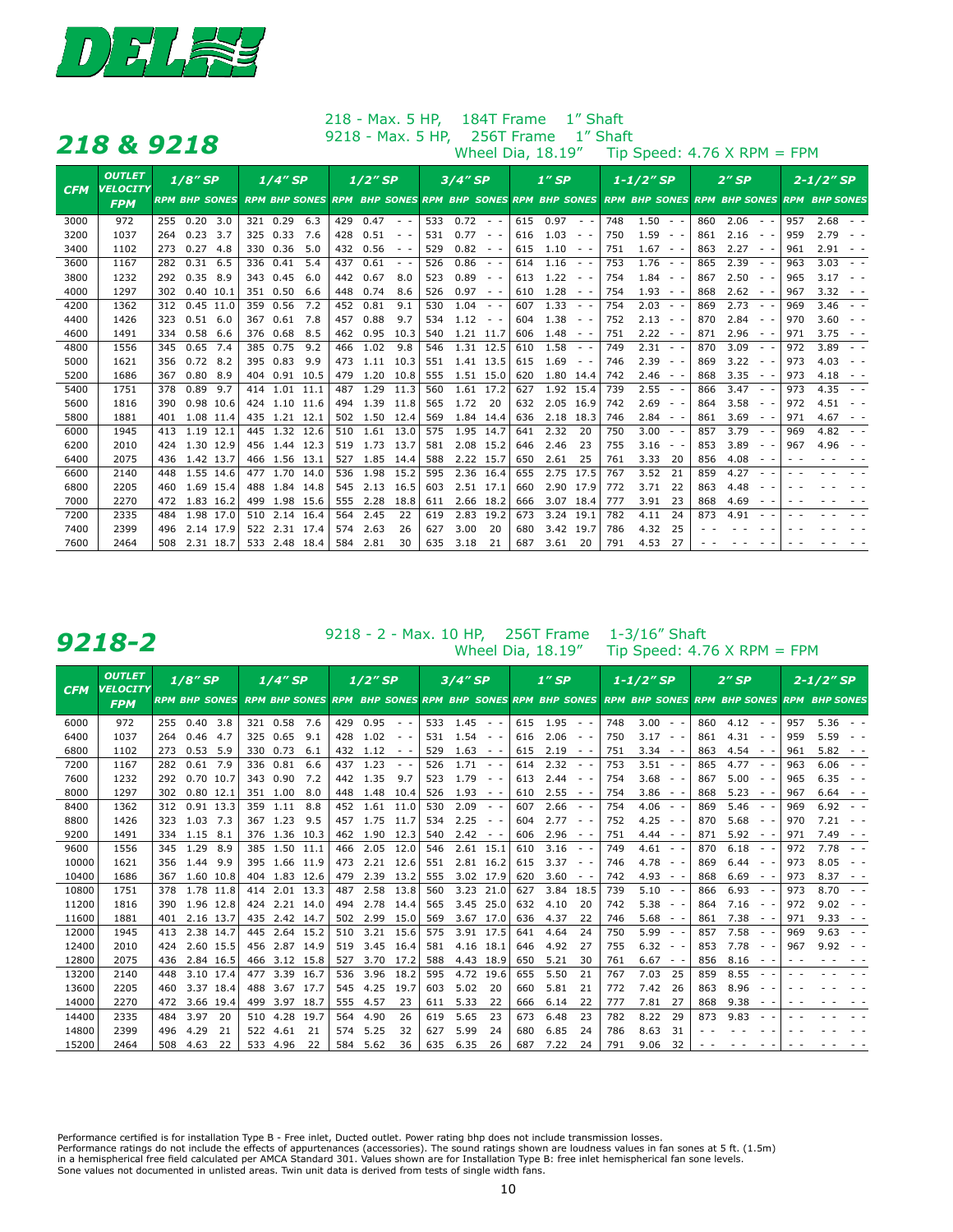|                | 9220 - Max. 15 HP,<br>256T Frame<br>1-716" Shaft<br>9220 |            |               |                        |                      |                           |      |            |              |            |            |              |            |            |                                                                                                              |           |            |              |                |            |                               |          |            |              |          |                |  |
|----------------|----------------------------------------------------------|------------|---------------|------------------------|----------------------|---------------------------|------|------------|--------------|------------|------------|--------------|------------|------------|--------------------------------------------------------------------------------------------------------------|-----------|------------|--------------|----------------|------------|-------------------------------|----------|------------|--------------|----------|----------------|--|
|                |                                                          |            |               |                        |                      |                           |      |            |              |            |            |              |            |            | Wheel Dia, 20.44"                                                                                            |           |            |              |                |            | Tip Speed: $5.35$ X RPM = FPM |          |            |              |          |                |  |
| <b>CFM</b>     | <b>OUTLET</b><br><b>VELOCITY</b>                         |            | $1/8''$ SP    |                        | <b>RPM BHP SONES</b> |                           |      |            |              | $1/4$ "SP  |            |              | $1/2$ " SP |            | 3/4" SP<br>RPM BHP SONES RPM BHP SONES RPM BHP SONES RPM BHP SONES RPM BHP SONES RPM BHP SONES RPM BHP SONES |           | $1''$ SP   |              | $1 - 1/2''$ SP |            |                               |          | $2''$ SP   |              |          | $2 - 1/2''$ SP |  |
|                | <b>FPM</b>                                               |            |               |                        |                      |                           |      |            |              |            |            |              |            |            |                                                                                                              |           |            |              |                |            |                               |          |            |              |          |                |  |
| 6000           | 1303                                                     |            | 336 0.84 13.3 |                        |                      | 373 1.00                  | 9.1  |            | 446 1.35     | 7.6        | 511        | 1.75 10.0    |            | 569        | 2.14 11.8                                                                                                    |           | 674        |              | 2.99 16.6      | 765        | 3.86                          | 20       | 845        | 4.75         | - 23     |                |  |
| 6250           | 1357                                                     | 347        | 0.94 14.7     |                        |                      | 382 1.10                  | 9.8  | 453        | 1.46         | 8.0        | 517        |              | 1.87 10.3  | 574        | 2.28 12.1                                                                                                    |           | 678        | 3.15 17.1    |                | 768        | 4.06                          | 20       | 848        | 4.95         | 24       |                |  |
| 6500           | 1411                                                     | 358        | 1.04 14.4     |                        |                      | 392 1.21 10.5             |      |            | 461 1.58     | 8.5        | 523        |              | 2.00 10.6  | 580        | 2.43 12.4                                                                                                    |           | 682        |              | 3.31 18.1      | 772        | 4.26                          | 21       | 852        | 5.19         | -24      |                |  |
| 6750           | 1465                                                     | 370        | 1.15 14.1     |                        |                      | 402 1.33 11.2             |      | 468        | 1.71         | 8.9        | 530        |              | 2.13 10.5  | 585        | 2.58 12.7                                                                                                    |           | 685        | 3.47 18.7    |                | 776        | 4.46                          | 21       | 855        | 5.43         | 24       |                |  |
| 7000           | 1520                                                     | 381        |               | 1.27 13.8              |                      | 412 1.46 11.8             |      | 476        | 1.85         | 9.4        | 536        |              | 2.28 10.9  | 591        |                                                                                                              | 2.74 13.2 | 690        |              | 3.66 19.8      | 780        | 4.67                          | 21       | 859        | 5.68         | 25       |                |  |
| 7250           | 1574                                                     | 392        |               | 1.40 13.6              |                      | 423 1.59                  | 12.3 | 484        | 1.99         | 9.8        | 543        |              | 2.42 11.4  | 597        | 2.90 13.7                                                                                                    |           | 695        | 3.86         | 21             | 783        | 4.88                          | 22       | 863        | 5.93         | 25       |                |  |
| 7500           | 1628                                                     | 404        | 1.54 13.5     |                        |                      | 433 1.73                  | 12.7 | 492        | 2.14         | 10.3       | 551        |              | 2.58 11.9  | 604        |                                                                                                              | 3.07 14.5 | 700        | 4.06         | 22             | 787        | 5.09                          | 22       | 867        | 6.19         | 25       |                |  |
| 7750           | 1683                                                     | 415        |               | 1.68 13.3              |                      | 444 1.88 13.2             |      | 500        | 2.30         | 10.7       | 558        |              | 2.75 12.3  | 610        | 3.25 14.0                                                                                                    |           | 705        | 4.28         | 24             | 791        | 5.31                          | 22       | 871        | 6.45         | 26       |                |  |
| 8000           | 1737                                                     | 427        |               | 1.84 13.3              |                      | 455 2.05 13.3             |      | 509        | 2.47         | 11.2       | 565        |              | 2.94 12.8  | 617        |                                                                                                              | 3.44 14.5 | 711        | 4.50         | 25             | 795        | 5.55                          | 23       | 874        | 6.71         | 26       |                |  |
| 8250           | 1791                                                     | 439        |               | 2.00 13.3              |                      | 465 2.22 13.3             |      | 518        | 2.65         | 11.8       | 573        |              | 3.13 13.4  | 624        |                                                                                                              | 3.63 15.0 | 716        | 4.72         | 27             | 800        | 5.81                          | 23       | 878        | 6.97         | 26       |                |  |
| 8500           | 1845                                                     | 450        | 2.18          | 13.3                   |                      | 476 2.40                  | 13.3 | 528        | 2.84         | 12.4       | 581        |              | 3.33 14.0  | 631        |                                                                                                              | 3.84 15.5 | 722        | 4.96         | 29             | 805        | 6.08                          | 24       | 882        | 7.24         | 27       |                |  |
| 8750           | 1900                                                     | 462        | 2.36 13.3     |                        |                      | 487 2.59 13.4             |      | 537        | 3.05         | 12.9       | 588        |              | 3.54 14.5  | 638        | 4.05                                                                                                         | 16.0      | 728        | 5.20         | 31             | 810        | 6.36                          | 25       | 885        | 7.51         | 27       |                |  |
| 9000           | 1954                                                     | 474        |               | 2.56 13.3              |                      | 498 2.79 13.5             |      | 547        | 3.26         | 13.5       | 596        | 3.76 15.1    |            | 646        | 4.29                                                                                                         | 16.7      | 735        | 5.45         | 33             | 815        | 6.64                          | 26       | 890        | 7.83         | 27       |                |  |
| 9250           | 2008                                                     | 486        |               | 2.77 13.4              |                      | 510 3.00 13.6             |      | 557        | 3.48         | 14.1       | 604        |              | 3.99 15.7  | 653        |                                                                                                              | 4.53 17.3 | 741        | 5.71         | 36             | 821        | 6.94                          | 27       | 895        | 8.15         | 28       |                |  |
| 9500           | 2063                                                     | 498        | 2.98          | 13.5                   |                      | 521 3.22 13.7             |      | 567        | 3.72         | 14.8       | 613        |              | 4.23 16.8  | 661        | 4.79                                                                                                         | 18.0      | 748        | 5.98         | 20             | 827        | 7.24                          | 28       | 900        | 8.49         | 28       |                |  |
| 9750           | 2117                                                     | 509        |               | 3.21 13.6              |                      | 532 3.46                  | 14.0 | 577        | 3.97         | 15.7       | 622        | 4.48         | 18.0       | 668        | 5.05                                                                                                         | 19.1      | 754        | 6.26         | 21             | 833        | 7.55                          | 29       | 905        | 8.84         | 29       |                |  |
| 10000          | 2171                                                     | 521        |               | 3.45 13.7              |                      | 543 3.71 14.5             |      | 587        | 4.22         | 17.0       | 631        |              | 4.75 19.5  | 676        | 5.33                                                                                                         | 20        | 761        | 6.55         | 21             | 839        | 7.87                          | 31       | 910        | 9.19         | 29       |                |  |
| 10250<br>10500 | 2226                                                     | 533<br>545 |               | 3.70 14.0<br>3.96 14.6 |                      | 555 3.96 15.1<br>566 4.23 | 15.7 | 598<br>608 | 4.49<br>4.78 | 18.9<br>21 | 640<br>650 | 5.04<br>5.33 | 21         | 684<br>692 | 5.62<br>5.91                                                                                                 | 22<br>23  | 768<br>776 | 6.85<br>7.16 | 22<br>22       | 845<br>851 | 8.20<br>8.54                  | 32<br>33 | 916<br>921 | 9.56<br>9.93 | 30<br>30 |                |  |
| 10750          | 2280<br>2334                                             | 557        |               | 4.23 15.2              |                      | 578 4.52                  | 16.6 | 619        | 5.07         | 24         | 659        | 5.64         | 23<br>26   | 700        | 6.22                                                                                                         | 24        | 783        | 7.48         | 23             | 858        | 8.90                          | 34       | 927        | 10.32 31     |          |                |  |
| 11000          | 2388                                                     | 568        |               | 4.52 15.8              |                      | 589 4.81                  | 18.2 | 629        | 5.38         | 27         | 669        | 5.96         | 29         | 709        | 6.55                                                                                                         | 25        | 790        | 7.84         | 24             | 864        | 9.26                          | 26       | 933        | 10.71 31     |          |                |  |
| 11250          | 2443                                                     | 580        |               | 4.82 16.9              |                      | 601 5.12                  | 20   | 640        | 5.70         | 31         | 679        | 6.29         | 34         | 718        | 6.89                                                                                                         | 27        | 798        | 8.21         | 24             | 871        | 9.63                          | 27       | 939        | 11.12 32     |          |                |  |
| 11500          | 2497                                                     | 592        |               | 5.13 18.7              |                      | 613 5.45                  | 23   | 651        | 6.04         | 36         | 689        | 6.64         | 36         | 727        | 7.25                                                                                                         | 28        | 805        | 8.59         | 25             |            | 878 10.01                     | -27      | 946        | 11.53 33     |          |                |  |
| 11750          | 2551                                                     | 604        | 5.46          | 21                     |                      | 624 5.78                  | -26  | 662        | 6.38         | 41         | 699        | 7.00         | 38         | 736        | 7.62                                                                                                         | 29        | 813        | 8.98         | 26             |            | 885 10.41                     | -28      | 952        | 11.96 33     |          |                |  |
| 12000          | 2606                                                     | 616        | 5.80          | 24                     |                      | 636 6.13                  | 29   | 673        | 6.75         | 48         | 709        | 7.37         | 39         | 746        | 8.01                                                                                                         | 30        | 820        | 9.38         | 26             |            | 892 10.81                     | -29      | 958        | 12.40 34     |          |                |  |
|                |                                                          |            |               |                        |                      |                           |      |            |              |            |            |              |            |            |                                                                                                              |           |            |              |                |            |                               |          |            |              |          |                |  |

**9220 - Max. 40 HP, 326T Frame 2-1/4" Shaft**<br>Wheel Dia, 20.44" Tip Speed: 5.35 X RPM = FPM

| <b>CFM</b> | <b>OUTLET</b><br><b>VELOCITY</b> | 1/8" SP              | 1/4" SP                                                                                           | $1/2$ "SP           |     | $3/4$ " SP      |     | $1''$ SP     |     | $1 - 1/2$ "SP |     | $2''$ SP     | $2 - 1/2''$ SP |              |  |
|------------|----------------------------------|----------------------|---------------------------------------------------------------------------------------------------|---------------------|-----|-----------------|-----|--------------|-----|---------------|-----|--------------|----------------|--------------|--|
|            | <b>FPM</b>                       | <b>RPM BHP SONES</b> | RPM BHP SONES RPM BHP SONES RPM BHP SONES RPM BHP SONES RPM BHP SONES RPM BHP SONES RPM BHP SONES |                     |     |                 |     |              |     |               |     |              |                |              |  |
| 12000      | 1303                             | 1.69 16.0<br>336     | 373 2.00 11.0                                                                                     | 2.70<br>9.2<br>446  | 511 | $3.50$ 12.1     | 569 | 4.29 14.4    | 674 | 5.99 19.8     | 765 | 7.72<br>24   | 845            | 9.50<br>-28  |  |
| 12500      | 1357                             | 1.88<br>17.9<br>347  | 382 2.21<br>11.8                                                                                  | 2.92<br>453<br>9.6  | 517 | 3.74<br>12.5    | 574 | 4.57<br>14.7 | 678 | 6.30<br>20    | 768 | 8.11<br>24   | 848            | 9.89<br>29   |  |
| 13000      | 1411                             | 2.09<br>17.3<br>358  | 392 2.43<br>12.6                                                                                  | 3.16<br>10.3<br>461 | 523 | 4.00<br>12.9    | 580 | 4.86<br>15.0 | 682 | 6.62<br>22    | 772 | 8.52<br>25   | 852            | 10.38<br>-29 |  |
| 13500      | 1465                             | 2.31<br>16.9<br>370  | 402 2.66<br>13.3                                                                                  | 468<br>3.42<br>10.8 | 530 | 4.27<br>13.0    | 585 | 5.16<br>15.4 | 685 | 6.95<br>22    | 776 | 8.92<br>25   | 855            | 10.87<br>29  |  |
| 14000      | 1520                             | 2.55<br>16.6<br>381  | 412<br>2.91<br>14.1                                                                               | 3.69<br>476<br>11.3 | 536 | 4.55<br>13.3    | 591 | 5.47<br>15.9 | 690 | 7.32<br>24    | 780 | 9.34<br>25   | 859            | 11.36<br>-30 |  |
| 14500      | 1574                             | 2.80<br>16.3<br>392  | 423<br>3.18<br>14.7                                                                               | 484<br>3.97<br>11.9 | 543 | 4.85<br>13.9    | 597 | 5.80<br>16.5 | 695 | 7.72<br>25    | 783 | 9.76<br>26   | 863            | 11.87<br>30  |  |
| 15000      | 1628                             | 3.08<br>16.2<br>404  | 3.47<br>15.3<br>433                                                                               | 4.27<br>12.5<br>492 | 551 | 5.16<br>14.5    | 604 | 6.15<br>17.3 | 700 | 8.13<br>27    | 787 | 10.19<br>26  | 867            | 12.38<br>31  |  |
| 15500      | 1683                             | 3.37<br>415<br>16.1  | 3.77<br>15.8<br>444                                                                               | 4.59<br>13.1<br>500 | 558 | 5.50<br>15.0    | 610 | 6.51<br>16.9 | 705 | 8.55<br>29    | 791 | 10.62<br>-27 | 871            | 12.89<br>-31 |  |
| 16000      | 1737                             | 3.68 15.9<br>427     | 455 4.09<br>15.9                                                                                  | 509<br>4.94<br>13.7 | 565 | 5.87<br>15.5    | 617 | 6.88<br>17.4 | 711 | 8.99<br>31    | 795 | 11.10<br>-27 | 874            | 13.42 31     |  |
| 16500      | 1791                             | 4.01<br>15.7<br>439  | 15.9<br>465<br>4.43                                                                               | 5.30<br>518<br>14.3 | 573 | 6.26<br>16.2    | 624 | 7.27<br>17.9 | 716 | 9.45<br>33    | 800 | 11.62<br>-28 | 878            | 13.95<br>32  |  |
| 17000      | 1845                             | 4.36 15.9<br>450     | 4.79<br>476<br>16.0                                                                               | 528<br>5.69<br>15.1 | 581 | 6.66 16.8       | 631 | 7.67<br>18.6 | 722 | 9.92<br>35    | 805 | 12.16<br>29  | 882            | 14.48<br>32  |  |
| 17500      | 1900                             | 4.73<br>15.9<br>462  | 487<br>5.17<br>16.1                                                                               | 6.09<br>15.7<br>537 | 588 | 7.08<br>17.4    | 638 | 8.09<br>19.2 | 728 | 10.40<br>-38  | 810 | 12.71<br>30  | 885            | 15.02<br>-32 |  |
| 18000      | 1954                             | 5.12<br>16.0<br>474  | 5.58<br>498<br>16.2                                                                               | 547<br>6.52<br>16.4 | 596 | 7.52<br>18.1    | 646 | 8.57<br>20   | 735 | 10.91<br>41   | 815 | 13.28<br>31  | 890            | 15.65<br>33  |  |
| 18500      | 2008                             | 5.53<br>486<br>16.1  | 510<br>6.00<br>16.4                                                                               | 6.97<br>17.1<br>557 | 605 | 7.97<br>18.9    | 653 | 9.06<br>21   | 741 | 11.43<br>-43  | 821 | 13.87<br>-33 | 895            | 16.31<br>-33 |  |
| 19000      | 2063                             | 498<br>5.97<br>16.2  | 521 6.45<br>16.6                                                                                  | 7.44<br>18.0<br>567 | 613 | 8.45<br>20      | 661 | 9.58<br>22   | 748 | 11.97<br>-24  | 827 | 14.48<br>-34 | 900            | 16.98<br>-34 |  |
| 19500      | 2117                             | 6.42 16.4<br>509     | 532 6.92<br>17.1                                                                                  | 7.93<br>18.9<br>577 | 622 | 8.97<br>22      | 668 | 23<br>10.11  | 754 | 12.53<br>25   | 833 | 15.10<br>36  | 905            | 17.67<br>34  |  |
| 20000      | 2171                             | 6.90<br>16.6<br>521  | 543<br>7.41<br>17.7                                                                               | 8.45<br>587<br>20   | 631 | 9.51<br>-23     | 676 | 10.66<br>24  | 761 | 13.10<br>-25  | 839 | 15.75<br>-37 | 910            | 18.38<br>35  |  |
| 20500      | 2226                             | 7.40 17.1<br>533     | 555 7.93<br>18.3                                                                                  | 598<br>8.99<br>22   | 640 | 10.07<br>25     | 684 | 11.24<br>26  | 768 | 13.70<br>-26  | 845 | 16.41<br>39  | 916            | 19.11<br>36  |  |
| 21000      | 2280                             | 7.92<br>545<br>17.8  | 566<br>8.47<br>19.0                                                                               | 608<br>9.55<br>25   | 650 | 10.66<br>-28    | 692 | 11.83<br>28  | 776 | 14.32<br>27   | 851 | 17.09<br>40  | 921            | 36<br>19.86  |  |
| 21500      | 2334                             | 8.47<br>18.4<br>557  | 578<br>9.03<br>20                                                                                 | 619<br>10.14<br>29  | 659 | 11.28<br>31     | 700 | 12.45<br>29  | 783 | 14.96<br>28   | 858 | 17.79<br>-42 | 927            | 20.63<br>-37 |  |
| 22000      | 2388                             | 9.04<br>568<br>19.1  | 9.63<br>589<br>21                                                                                 | 629<br>10.76<br>33  | 669 | 11.92<br>-36    | 709 | 13.10<br>30  | 790 | 15.68<br>-28  | 864 | 18.52<br>31  | 933            | 21.42 38     |  |
| 22500      | 2443                             | 9.64<br>580<br>20    | 601 10.25<br>24                                                                                   | 640 11.40<br>38     | 679 | 12.58<br>41     | 718 | 13.79<br>32  | 798 | 16.41<br>29   | 871 | 19.26<br>32  | 939            | 22.23<br>39  |  |
| 23000      | 2497                             | 592 10.26<br>22      | 613 10.89<br>28                                                                                   | 651 12.07<br>43     | 689 | 13.28<br>44     | 727 | 14.50<br>34  | 805 | 17.17<br>-30  | 878 | 20.03<br>33  | 946            | 23.07<br>40  |  |
| 23500      | 2551                             | 604 10.91<br>25      | 624 11.57<br>31                                                                                   | 662 12.77<br>50     | 699 | 14.00<br>-47    | 736 | 15.25<br>35  | 813 | 17.96<br>31   | 885 | 20.82<br>34  | 952            | 23.92<br>-40 |  |
| 24000      | 2606                             | 616 11.59<br>-28     | 636 12.27<br>36                                                                                   | 673 13.50<br>59     |     | 709 14.75<br>49 | 746 | 16.02<br>-37 | 820 | 18.76<br>-32  | 892 | 21.63<br>34  | 958            | 24.80 41     |  |

CFM x  $0.472 = L/s$  SP x  $0.249 = kPa$ CFM  $\times$  0.472 = L/s SP  $\times$  0.249 = kPa SI CONVERSION FACTOR SI CONVERSION FACTOR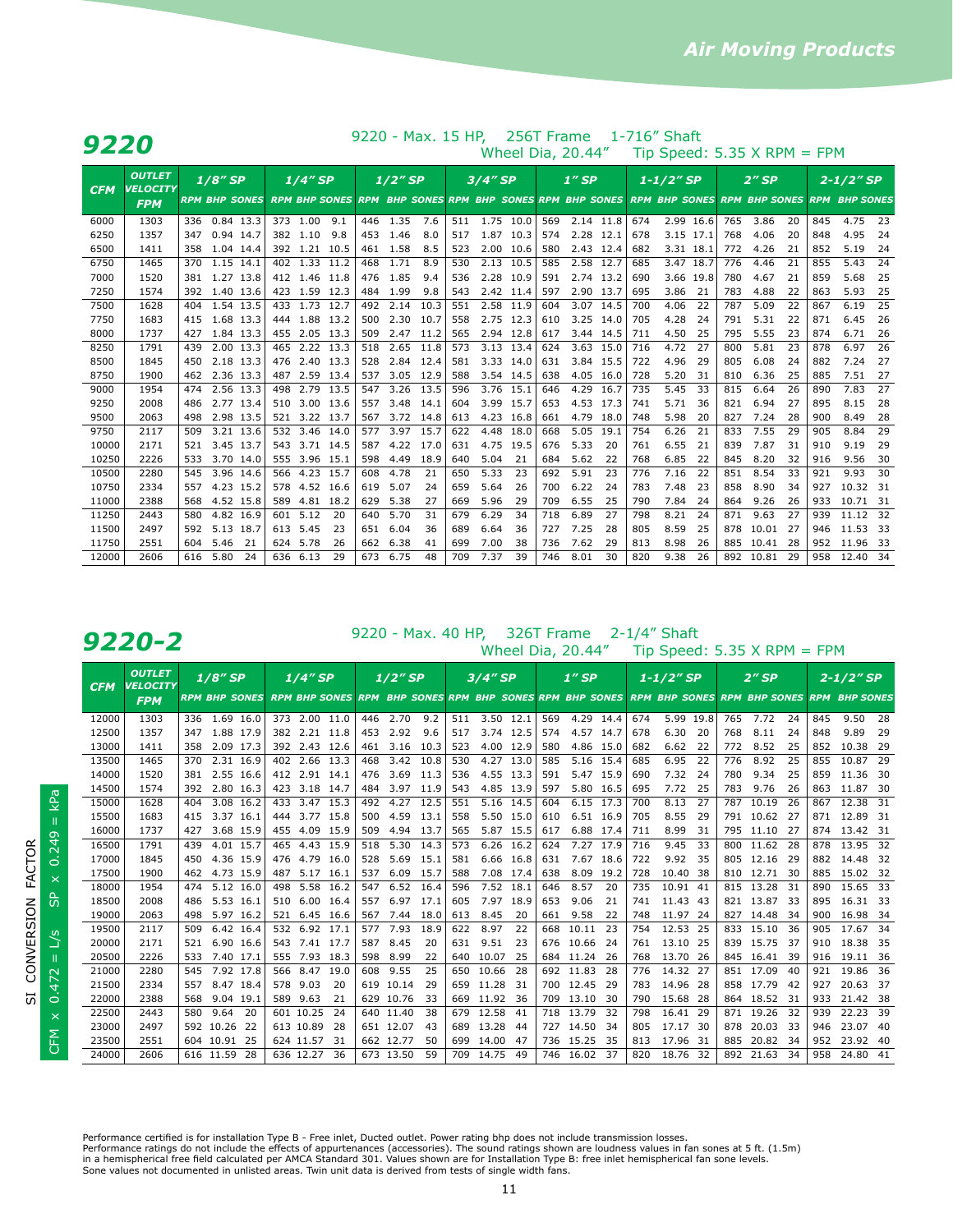

**207** Max. 3/4 HP,  $3/4''$  Shaft Wheel Dia, 7.75" Tip Speed: 2.03 X RPM = FPM discharge with A.M.C.A. 210-85. Tested with A.M.C.A. 210-85. Tested with a set of the set of the set of the set of the set of the set of the set of the set of the set of the set of the set of the set of the set of the set Wheel Dia,  $7.75''$ 



Volume (CFM with 00's omitted)



**209 & 9209**<br> **147 Shaft** Wheel Dia, 10.13  $3/4$ " Shaft Wheel Dia, 10.13" Tip Speed: 2.65 X RPM = FPM 209 -Max. 3/4 HP, 145T Frame 209 Piax: 9/4 Hit, 1491 Hallie<br>9209 -Max. 1-1/2 HP, 145T Frame 3/4" Shaft *3/4" 3/4"* Wheel Dia,  $10.13''$ 

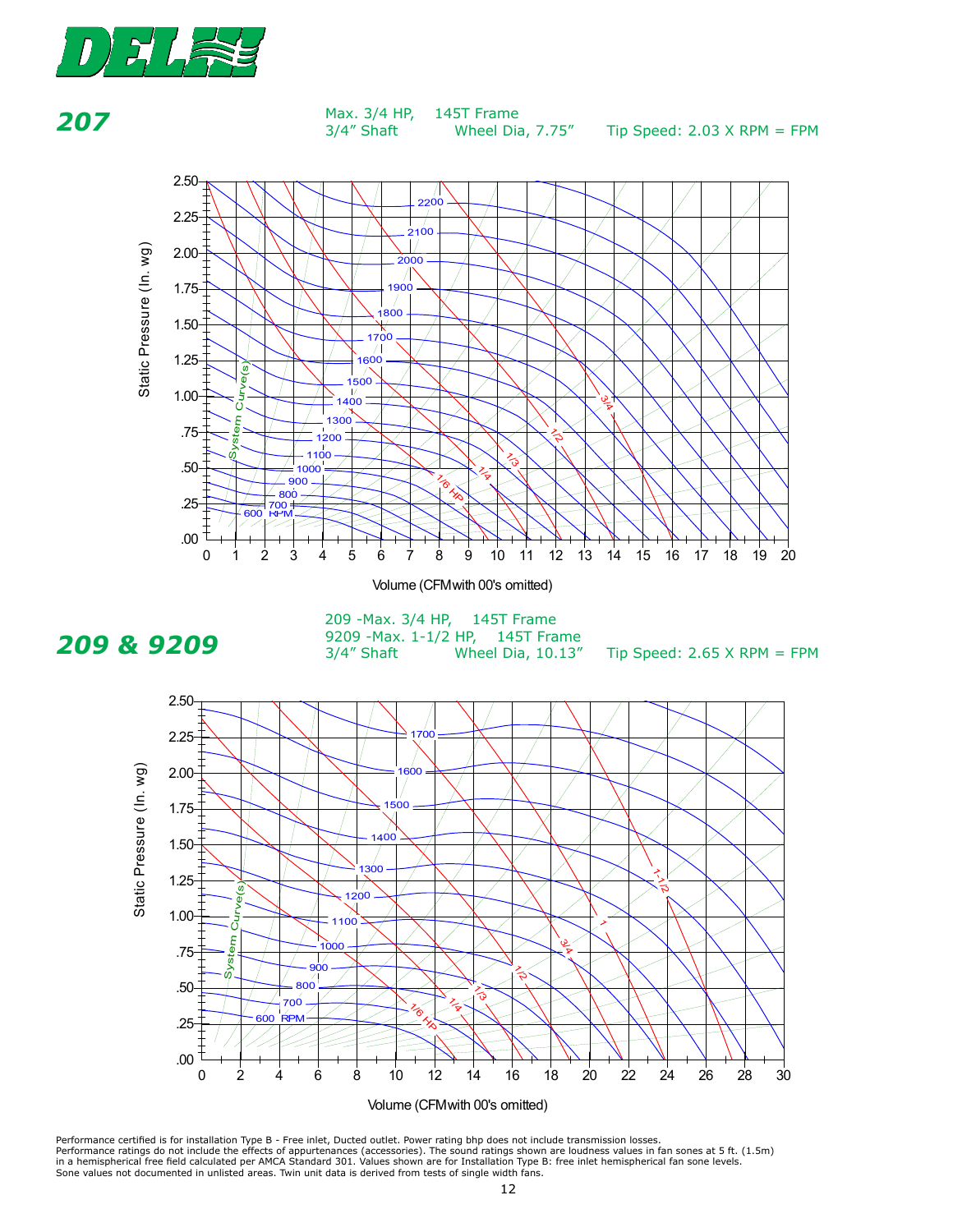**210 & 9210** Max. 1/2 HP, 145T Frame  $3/4$ " Shaft Wheel Dia, 11.44" Tip Speed: 2.99 X RPM = FPM Max. 1/2 HP, 145T Frame *2500 2500 3/4" 3/4"* Wheel Dia,  $11.44''$ 



# **Max 212**

**212 & 9212** 9212 - Max. 3 HP, 145T Frame 1" Shaft<br>Wheel Dia. 12.50" Tip Wheel Dia, 12.50" Tip Speed: 3.27 X RPM = FPM 212 - Max. 1-1/2HP, 145T Frame 3/4" Shaft

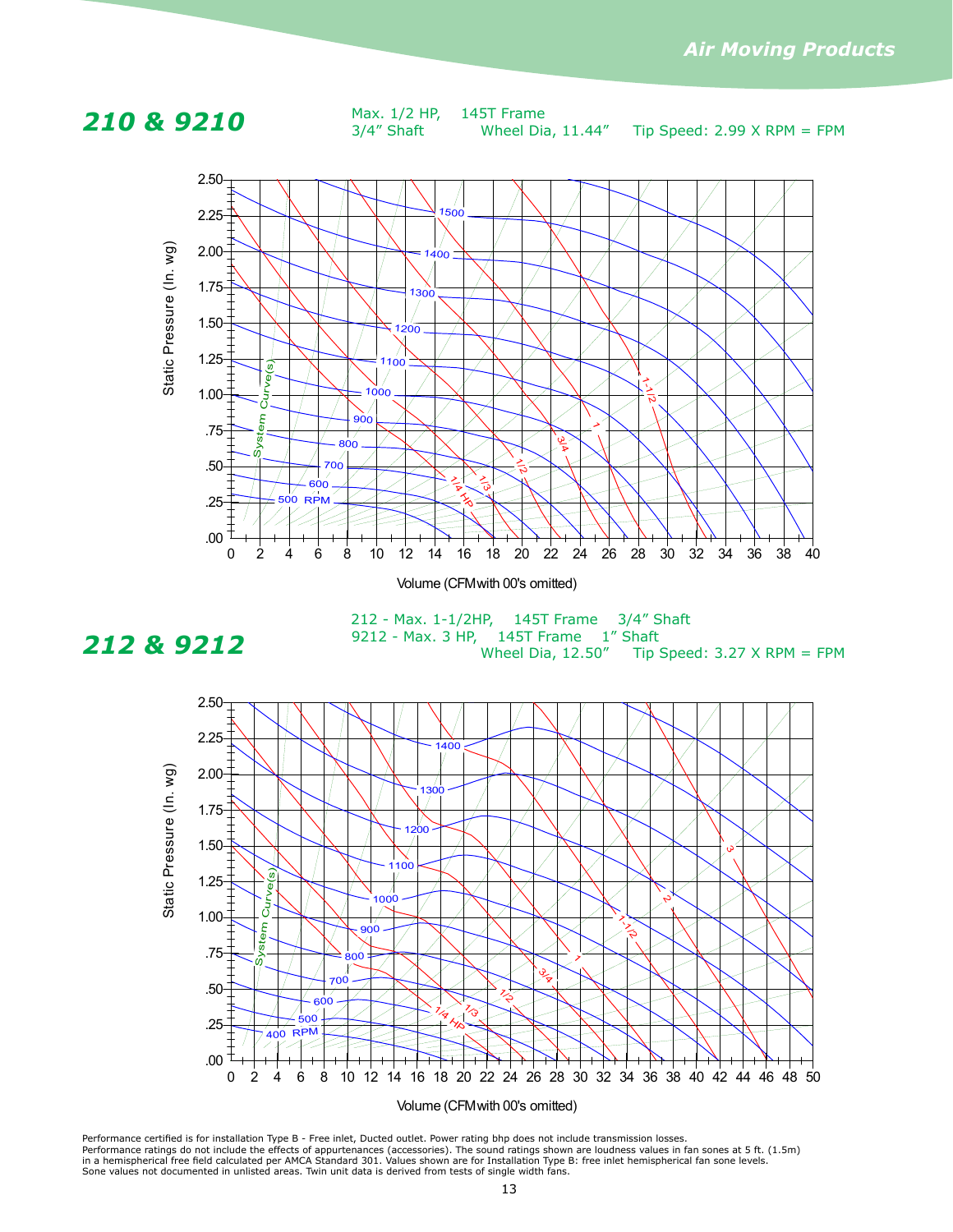

**215** 

### **215 & 9215**<br><sup>9215</sup> - Max. 5 HP, 184T Frame 1" Shaft Wheel Dia,  $15.25''$  Tip Speed:  $3.99$  X RPM = FPM 215 - Max. 3 HP, 184T Frame 1" Shaft Wheel Dia,  $15.25''$



**218 & 9218**<br><sup>9218</sup> - Max. 5 HP, 256T Frame 1" Shaft<br>Wheel Dia. 18.19" Tip Esor Hame Themate<br>Wheel Dia, 18.19" Tip Speed: 4.76 X RPM = FPM 218 - Max. 5 HP, 184T Frame 1" Shaft



Performance certified is for installation Type B - Free inlet, Ducted outlet. Power rating bhp does not include transmission losses.<br>Performance ratings do not include the effects of appurtenances (accessories). The sound

# **Max 18**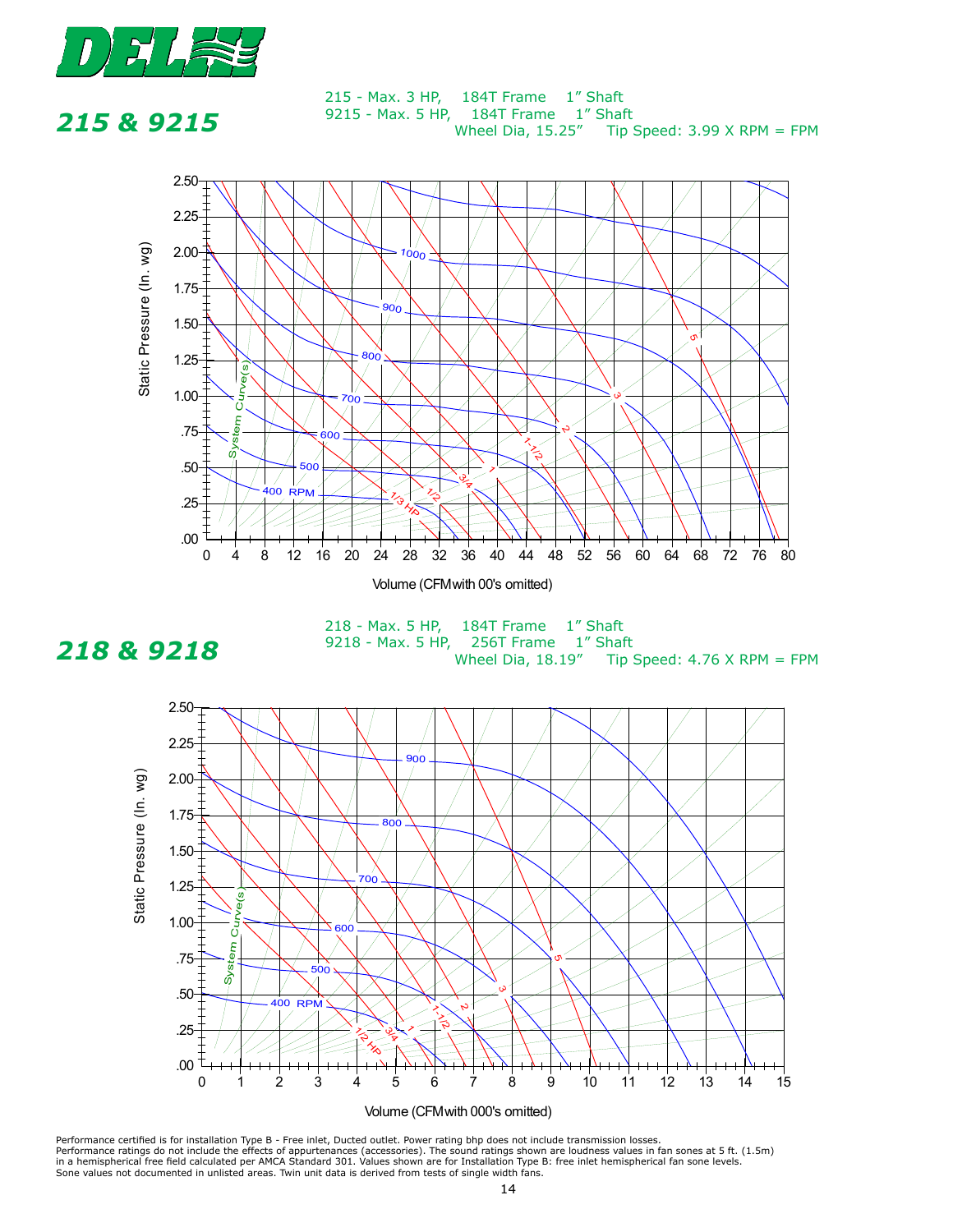

**9220** - Max. 15 HP, 256T Frame 1-716" Shaft **9220**<br>Wheel Dia, 20.44" Tip Speed: 5.35 X RPM = FPM 256T Frame  $1-716''$  Shaft<br>Vheel Dia, 20.44" Tip Speed: 5.35 X RPM = F